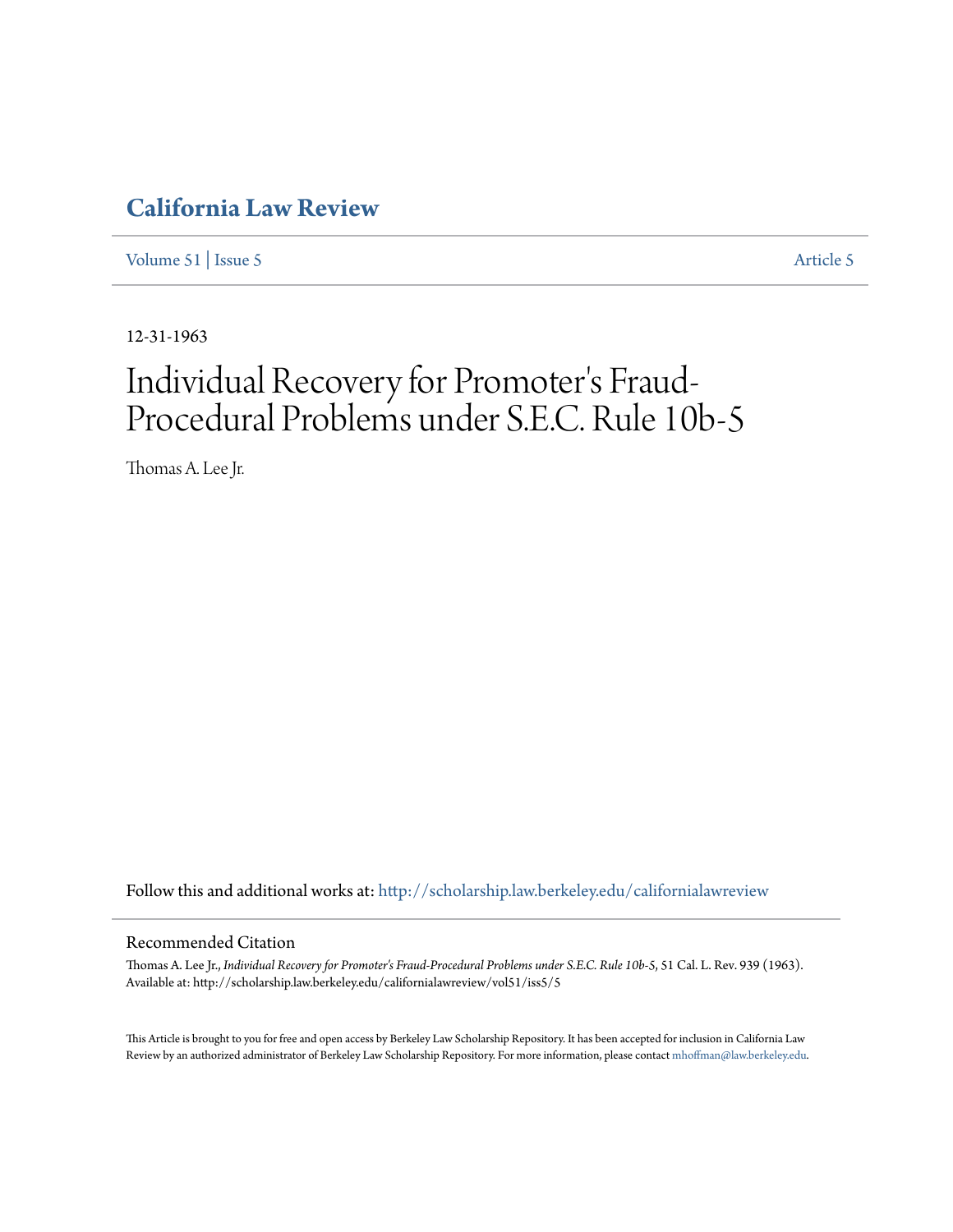## INDIVIDUAL RECOVERY FOR PROMOTER'S FRAUD-PROCEDURAL PROBLEMS UNDER **S.E.C.** RULE **lOb-5**

Recovery by an individual investor for the fraudulent practices of corporate promoters has been difficult.1 The typical case arises when the promoter, acting through a controlled board of directors, causes the corporation to issue stock to him in return for inadequate consideration. Stock is then sold to the public without disclosure of the earlier sale to the promoter. The investor who buys into the corporation expecting to share proportionately in the assets finds that he gets far less because the transfer to the promoter has caused dilution of the stock's value. If the fraud is discovered and the individual stockholder attempts to seek redress, he is often deterred by the financial risks involved in maintaining a private suit, especially since his potential recovery will be limited by the number of shares he holds. Prior to the Securities Act of 1933<sup>2</sup> and the Securities Exchange Act of 1934<sup>3</sup> the defrauded investor was limited to remedies available under state<sup>4</sup> or common law.5 While state blue sky laws regulating traffic in securities were in force in all but one state<sup>6</sup> when the Securities Act was passed, no two were exactly alike, the extent of their enforcement varied greatly, and the defrauded investor was hampered by limited state court jurisdiction.<sup>7</sup> The common law and equitable remedies-breach of warranty, rescission, and the tort action of deceit-were notoriously inadequate because of the proof requirements and the defenses available.8

**1** Kalven & Rosenfield, *The Contemporary Function of the Class Suit,* **8 U.** Cur. L. REv. 684 (1941).

248 Stat. 74 (1933) as amended, **15 U.S.C.** §§ 77a-77aa **(1958)** [hereinafter Securities Act]. :48 Stat. 881 (1934) as amended, **15** U.S.C. §§ **78a-j** (1958), as amended, 15 U.S.C. §§ 78c-d (Supp. **I1, 1962)** [hereinafter Exchange Act].

**4** See **3** Loss, Sxcuarris REGULATioN 1631-43 **(2d** ed. 1961) [hereinafter **3** Loss).

*G Id.* at 1430-35, 1624-31. See generally Frohling, *The Promoter and Rule lOb-5; Basis for Accountability, 48 CORNELL L.Q. 274 (1962); Comment, The Prospects for Rule X-10B-5:* An Emerging Remedy for Defrauded Investors, 59 YALE L.J. 1120 (1950).

6Loss & CowErT, BLuE SxY LAw 17 (1958). See 1 & 2 BLu **Sxy** L. **REP,.** for a current collection of state blue sky laws.

<sup>7</sup> Loss & Cowerr, BLUE SKY LAW 17-86 (1958). The extent to which individual civil remedies have been included in state blue sky laws varies widely. Loss has classified the civil remedies available into four separate categories: **(1)** voidability provisions of various kinds; (2) liability provisions modeled after or resembling either the Uniform Securities Act or the Securities Act of 1933; **(3)** private remedy provisions based on surety bonds which may be required as an incident of registration; and (4) various provisions which are more or less sui generis, 3 Loss at 1632. In addition to the diverse civil liability provisions of the state laws, the variety of blue sky laws has caused wide comment. Professor Jennings has classified the state acts into four categories: "(1) fraud prevention; (2) licensing of broker-dealers; **(3)** qualification of securities, restricted to fraud prevention by compelling 'full disclosure'; and (4) qualification of securities, with imposition of varying degrees of substantive regulation of the terms and conditions under which securities may be sold or issued." Jennings, *The Role of the States in Corporate Regulation and Investor Protection,* **23 LAW** & CONTEMP. PRoB. 193, 208-13 (1958). The extent to which individual states enforce the statutes has led to the classification of certain states as stringent enforcers, *e.g.,* California, Illinois and Ohio, while others are often considered lement. See Loss & Cowerr, op. cit. supra at 67-79, for a discussion of state administrative habits in enforcing the statutes.

<sup>8</sup> Hooper v. Mountain States Sec. Corp., **282** F.2d 195, 201 (5th Cir. 1960), *cert. denied,* **365 U.S.** 814 (1961). See White, *From the Frying Pan into the Fire: Swindlers and the Securities Acts,* 45 **A.BA.J. 129** (1959); Comment, *The Prospects for Rule X-1OB-5: An Emerging Remedy for Defrauded Investors,* 59 YALE L.J. 1120 (1950). For a discussion of the applicability of the common law in the securities context, see Shulman, *Civil Liability and the Securities Act, 43 YALE L.J. 227 (1933).*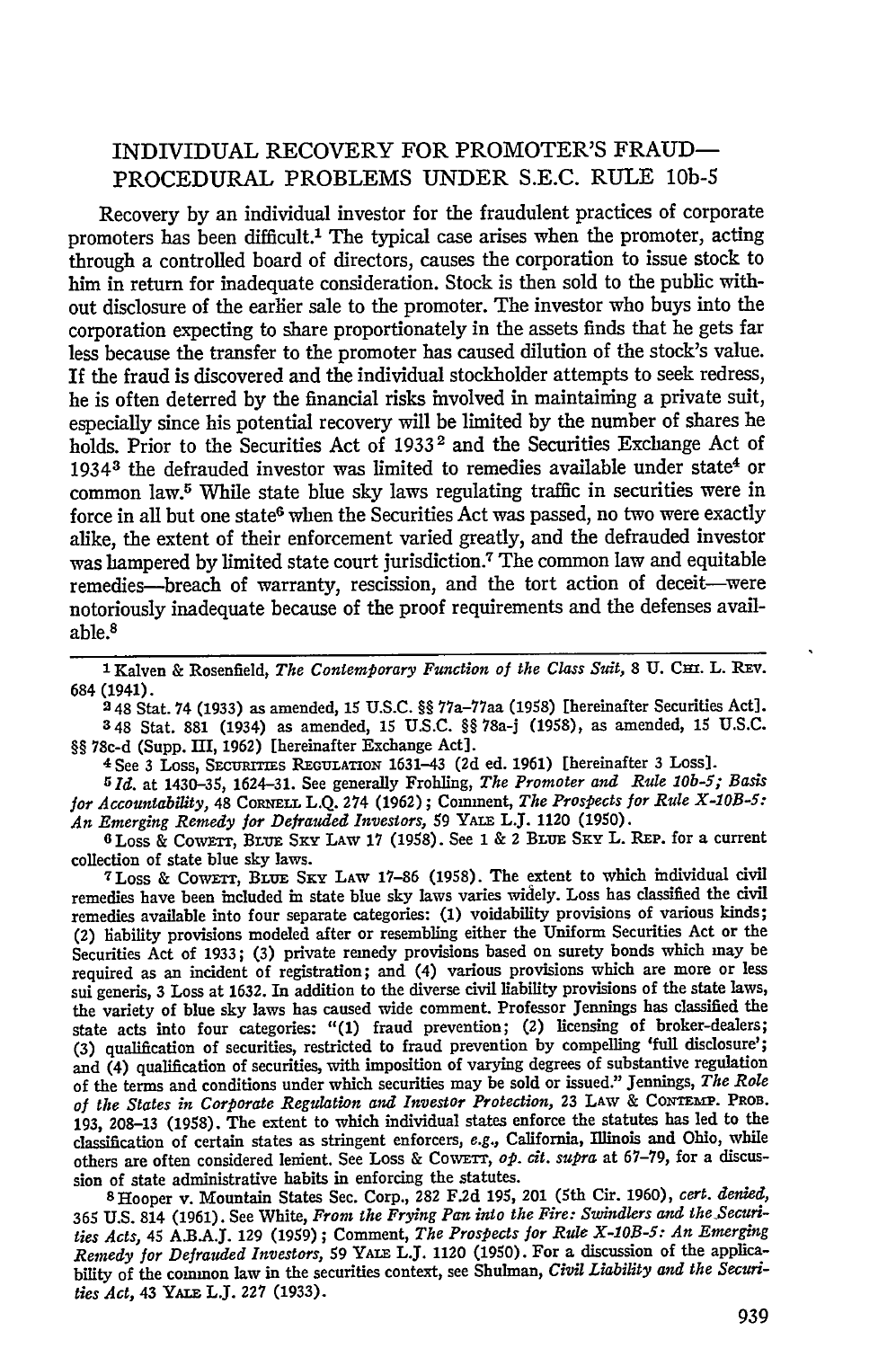In 1933 and 1934 Congress added to these pre-existing remedies **by** including several express liability sections in the Securities and Exchange Acts.<sup>9</sup> Although these federally created remedies offered procedural advantages in their broad venue and service of process provisions,<sup>10</sup> they were circumscribed by limitations that often proved too stringent to overcome.<sup>11</sup> As a result much activity has centered around section 10(b) of the Exchange Act<sup>12</sup> which is not limited by internal restrictions. Rule lOb-5, promulgated in 1942 by the Securities and Exchange Commission under section 10(b), makes it unlawful for:

any person, directly or indirectly, **by** the use of any means or instrumentality of interstate commerce, or of the mails, or of any facility of any national security exchange,

**(1)** to employ any device, scheme, or artifice to defraud,

(2) to make any untrue statement of a material fact or to omit to state a material fact necessary in order to make the statement made, in the light of the circumstances under which they were made, not misleading, or

(3) to engage in any act, practice, or course of business which operates or would operate as a fraud or deceit upon any person,

in connection with the purchase or sale of any security.13

The prerequisites for liability under rule **lOb-5** are minimal. By its terms all that need be shown is that some fraud, material misstatement or omission occurred in connection with the purchase or sale of a security coupled with the use of any instrumentality of interstate commerce, any national security exchange, or the mails.14 This broad liability for fraudulent stock manipulation in addition to the liberal joinder and class action provisions of the Federal Rules of Civil Procedure,

**12 3** Loss at **1747.**

**13 17** C.F.R. § 240.10b-5 (1949).

**14For** a discussion of the relative ease of showing a rule **1ob-S** violation see 3 Loss at **1764-65.**

**<sup>9</sup>** The Securities Act included three express liability sections: *§ 11,* 15 **U.S.C.** *§* **77k (1958),** created liability for misleading statements in the registration of securities; *§* 12(1), **15 U.S.C.** § **771(1)** (1958), created liability for anyone who offers to sell a security in violation of the registration or prospectus provisions of the act; *§* 12(a), **15 U.S.C.** *§* **771(2)** (1958), created liability for misstatements or omissions generally in the offer for sale of a security, registered or not. The Exchange Act also included three express liability provisions: § 9e, **15 U.S.C.** *§* **781** (1958), imposed liability for manipulation of securities registered on an exchange; § 16b, **15** U.S.C. § 78p(b) (1958), imposed liability on corporate insiders for short-term trading profits; *§ 18,* **15** U.S.C. § 78r (1958), imposed liability for misleading statements in documents filed with the Commissioner.

**<sup>10</sup>** Section 22(a) of the Securities Act, 15 **U.S.C.** *§* 77v(a) **(1958),** and *§* **27** of the Exchange Act, 15 **U.S.C.** *§* 78aa **(1958),** allow for a wide choice of venue. Both sections also provide for nationwide service of process. This would be an important advantage over state remedies in situations where the only contact which a promoter had with a particular state was through mail delivered into the state or telephone calls terminating there.

**<sup>11</sup>** See 3 Loss at 1691-1746; Frohling, *supra* note **5,** at 291. These limitations include a relatively short statute of limitations: Securities Act *§* **13,** 15 **U.S.C.** *§* 77m **(1958),** requires that suits brought under *§* 12(2) of that act be commenced within one year after discovery of the fraud and within three years after the original sale; Exchange Act *§§* 9(e) and **18** also have a one and three year requirement while *§* **16(b)** has a straight two year limit. Another limiting feature is the requirement of privity imposed on suits brought under **12(1)** of the Securities Act. Both *§* 11 and 12(2) of the Securities Act allow a defense of reasonable care to the defendant so that he can show ignorance of the misstatement. Sections 9(e) and 18 of the Exchange Act require proof that the fraud or misstatement affected the prices of the securities which the plaintiff purchased or sold. Section 9(e) also requires that the fraud be willful, and *§* **18** requires proof that the plaintiff relied on the misstatement.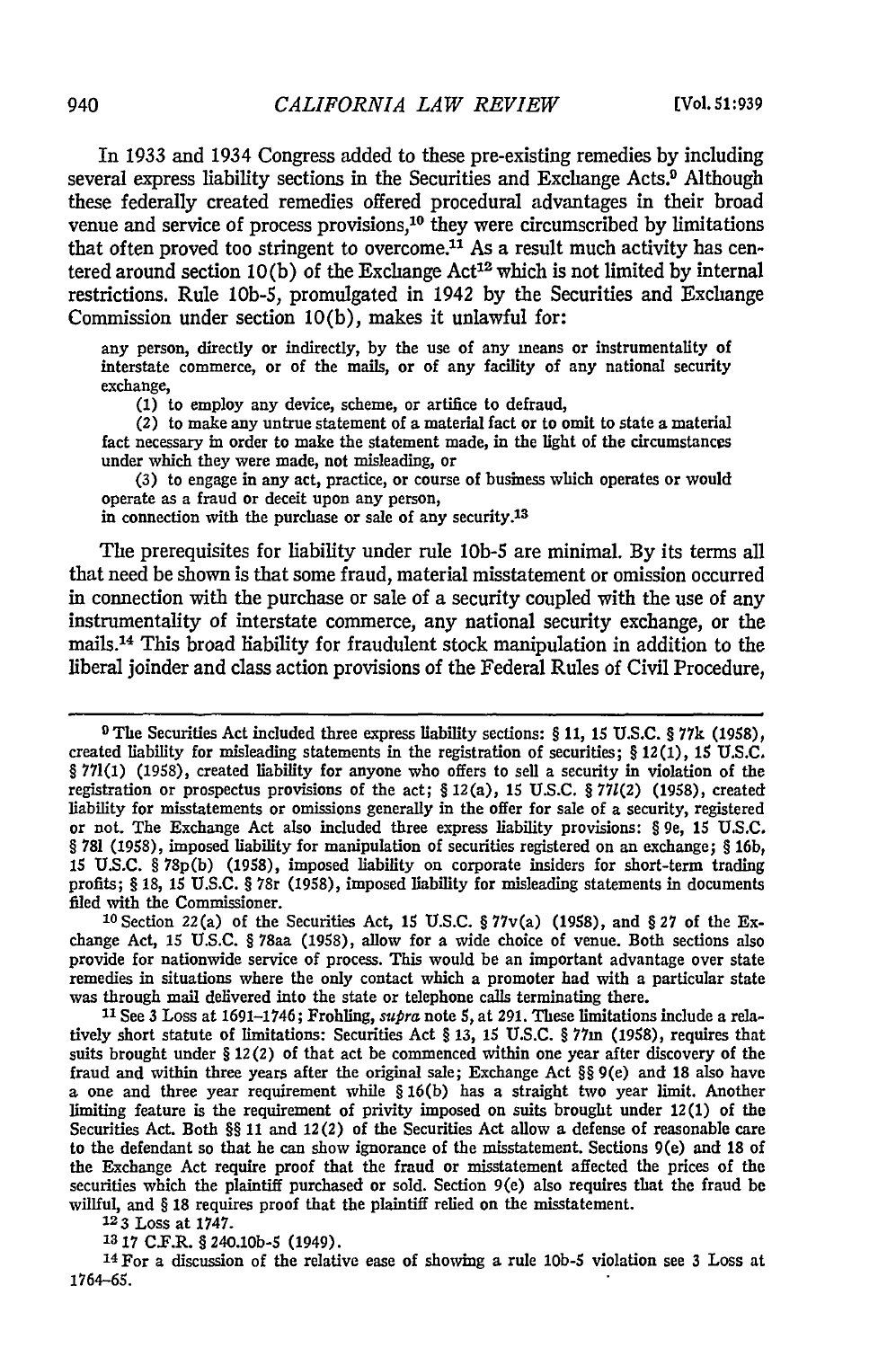has, in general, substantially advanced the position of the defrauded investor. This Comment will seek to examine the extent to which this advancement has aided the investor in the promoter's fraud situation, and will examine the procedural difficulties he may encounter on his path to recovery.

**I**

#### INDIVIDUAL **AND CORPORATE CAUSES** OF ACTION

Neither section **10(b)** nor rule **10b-5** expressly provides for a private remedy. Nevertheless, commencing with the first case to consider the question, *Kardon v. National Gypsum Co.,<sup>15</sup>*the courts have uniformly found an individual cause of action.<sup>16</sup> Two recent cases<sup>17</sup> have taken a further step, and have found that a corporation which was defrauded into issuing its stock in return for spurious assets also has a cause of action under rule **10b-5.18**

*Hooper v. Mountain States Sec. Corp.'<sup>9</sup>*was an action by a trustee in bankruptcy seeking recovery for the defrauded corporation, Consolidated American Industries, Inc. The corporation issued 700,000 shares of its stock in return for stock purchase options in a Cuban insurance company and certain oil exploration rights in Honduras. Consolidated's transfer agent was deceived into issuing the stock for these worthless assets by a document forged by former corporate officials. The stock was issued to Mid-Atlantic Development Co., a corporation created by Mountain States Sec. Corp. and other individual defendants to perpetrate the fraud. Mid-Atlantic was dissolved and the stock reissued to its distributees. It was then sold to the public, the profits going to the perpetrators of the fraud. The Court of Appeals for the Fifth Circuit, asserting that a significant purpose of rule **10b-S** was to extend protection to sellers, found that the issuance of stock by Consolidated was a sale and that, as a corporation, it had standing to sue under section 10(b) and rule **10b-5.** All who participated in the fraud were held liable.

17Hooper v. Mountain States Sec. Corp., 282 **F.2d 195** (5th Cir. 1960), *cert. denied,* **365** U.S. 814 (1961); Pettit v. American Stock Exch., 217 F. Supp. 21 (S.D.N.Y. 1963). *Cf.* Taussig v. Wellington Fund, Inc., **187** F. Supp. 179 (D. Del. 1960).

**18** Other recent cases have also recognized a corporate cause of action by implication. Dauphin Corp. v. Sentinel Alarm Corp., **206** F. Supp. 432 (D. Del. **1962)** ; Dauphin Corp. v. Davis, 201 F. Supp. 470 **(D.** Del. 1962); Dauphin Corp. v. Redwall Corp., 201 F. Supp. 466 (D. Del. 1962) ; H. L. Green Co. v. Childree, **185** F. Supp. **95** (S.D.N.Y. 1960).

**19 282** F.2d **195** (5th Cir. 1960).

**<sup>15</sup>73** F. Supp. 798 (E.D. Pa. 1947).

**<sup>1</sup>** *E.g.,* Fratt v. Robinson, 203 F.2d 627, 631-32 (9th Cir. 1953) ; Fischman v. Raytheon Mfg. Co., 188 F.2d 783, 786-87 (2d Cir. 1951). Recognition of a cause of action under **lob-S** creates several anomalous situations. Rule **lob-5, by** its terms, extends to both buyers and sellers. **By** allowing a buyer to bring suit under lob-S, the courts have overridden the restrictions imposed upon the litigating buyer by the liability sections of the Securities Act which specifically apply to him. See Ellis v. Carter, **291** F.2d 270 (9th Cir. **1961),** for an excellent development of this problem. There the court recognized that to permit buyers to sue under **lob-5,** free of the restrictions imposed by the Securities Act, was to say "in effect that the procedural restrictions which Congress carefully provided in the **1933** act with regard to a buyer's civil remedy were completely nullified or ignored by Congress a year later in giving buyers an unrestricted civil remedy." *Id.* at 273. Nevertheless, the court felt this approach was better than several other possible constructions of section 10(b) and rule **lob-S** which it proposed because, "it requires no variance in procedure under the 1934 act as between buyers and sellers" and "as between two acts which deal with the problem, it permits the most recent enactment to govern." *Id.* at 274.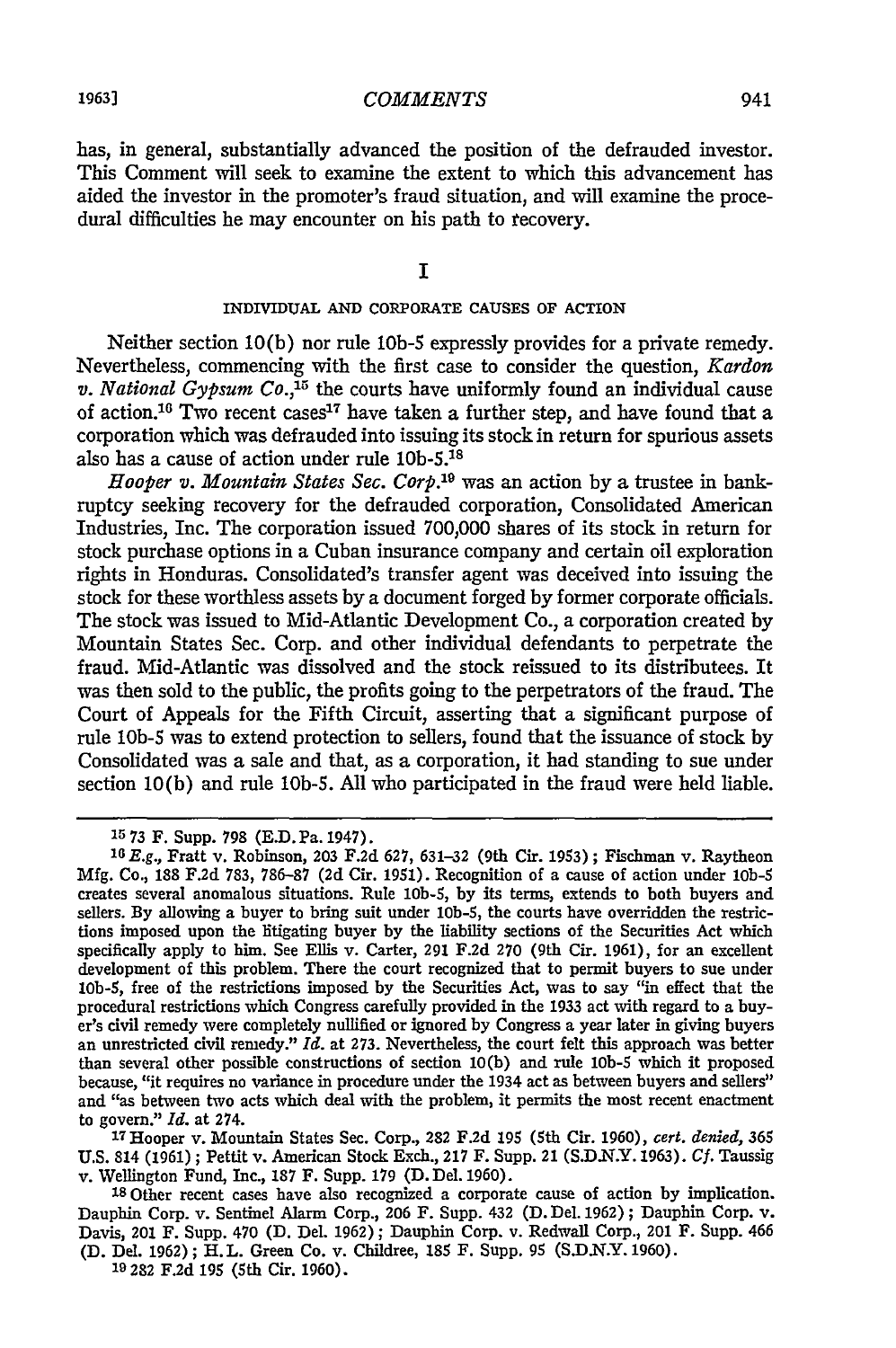In *Pettit v. American Stock Exck. <sup>20</sup>*a corporate insider in control of Swan-Finch caused stock to be issued to himself in return for inadequate consideration. Through a series of transactions involving the American Stock Exchange, stock brokers and dealers, various banks, and others, the stock was sold to the public, the profit going to the insider. The district court recognized that the corporate issuance of stock fell squarely within the prohibitions of **10b-5** as interpreted by Hooper. Since the insider had fied the country, the only defendants before the court were those whose facilities or services were used by the insider for the purpose of distribution of the stock. The court held that both transactions, the initial issue of stock and the later distribution, were essential to the overall scheme and allowed the trustees in reorganization to bring a corporate cause of action under **10b-5** against all the defendants even though their participation may have been tangential to the specific fraud.

While neither *Hooper* nor *Pettit* is a promoter's fraud case, the facts in both are similar to the typical case where the promoter, in control of the corporation and before a public sale of the stock, has stock issued to himself for inadequate consideration. If the reasoning and results of those cases can be extended to the promoter's fraud case, then the defrauded investor may find his road to recovery easier than in the past. Once the corporate cause of action is recognized, the individual investor may be able to overcome some of the financial and motivational difficulties inherent in an individual suit through the device of a shareholder's derivative suit.<sup>21</sup>

Such a corporate cause of action was found by the Massachusetts Supreme Court in *Old Dominion Copper Mining & Smelting Co. v. Bigelow.2* That case, decided in 1909, involved a suit by the corporation against its promoters, Bigelow and Lewisohn. At the time of the fraud the promoters owned all the issued stock and controlled the board of directors. They caused the corporation to issue them additional stock in return for property worth less than the par value of the stock. At the time of this transaction the promoters intended to have the corporation sell other stock to the public in order to raise working capital. This sale was carried out as planned without disclosure of the earlier stock transfer to the promoters.<sup>23</sup>

The court in *Bigelow* recognized that the individual investors who put cash into the fledgling corporation had been harmed but based its decision on the harm that had been done to the corporation as an entity. "The theory upon which corporations are founded is that they are artificial persons, distinct and separate from officers and stockholders."<sup>24</sup> In addition, the court recognized that the promoters violated the fiduciary position which all promoters occupy and that they were just as liable when uninformed stockholders were expected to join the corporation as when disclosure was not made to existing stockholders.<sup>25</sup>

2 **203** Mass. 159, **192,** 89 N.E. 193, **208** (1909).

<sup>20</sup> **217** F. Supp. 21 (S.D.N.Y. 1963).

**<sup>21</sup>** See discussion of the use of a shareholder's derivative suit at note 55 infra and accompanying text.

**<sup>22</sup> 203** Mass. **159, 89 N.E. 193 (1909).**

**<sup>23</sup>** Since the promoter's liability was joint and several, Bigelow, the only promoter over whom the court had jurisdiction, was liable for the entire profit realized. Lewisohn had moved to New York before the fraud was discovered and died there leaving his entire estate in that state. An earlier suit in the federal court against Lewisohn on the basis of diversity of citizenship resulted in the case discussed in text accompanying note 26 *infra.*

**<sup>25</sup>***Id.* at 187, 89 N.E. at 206.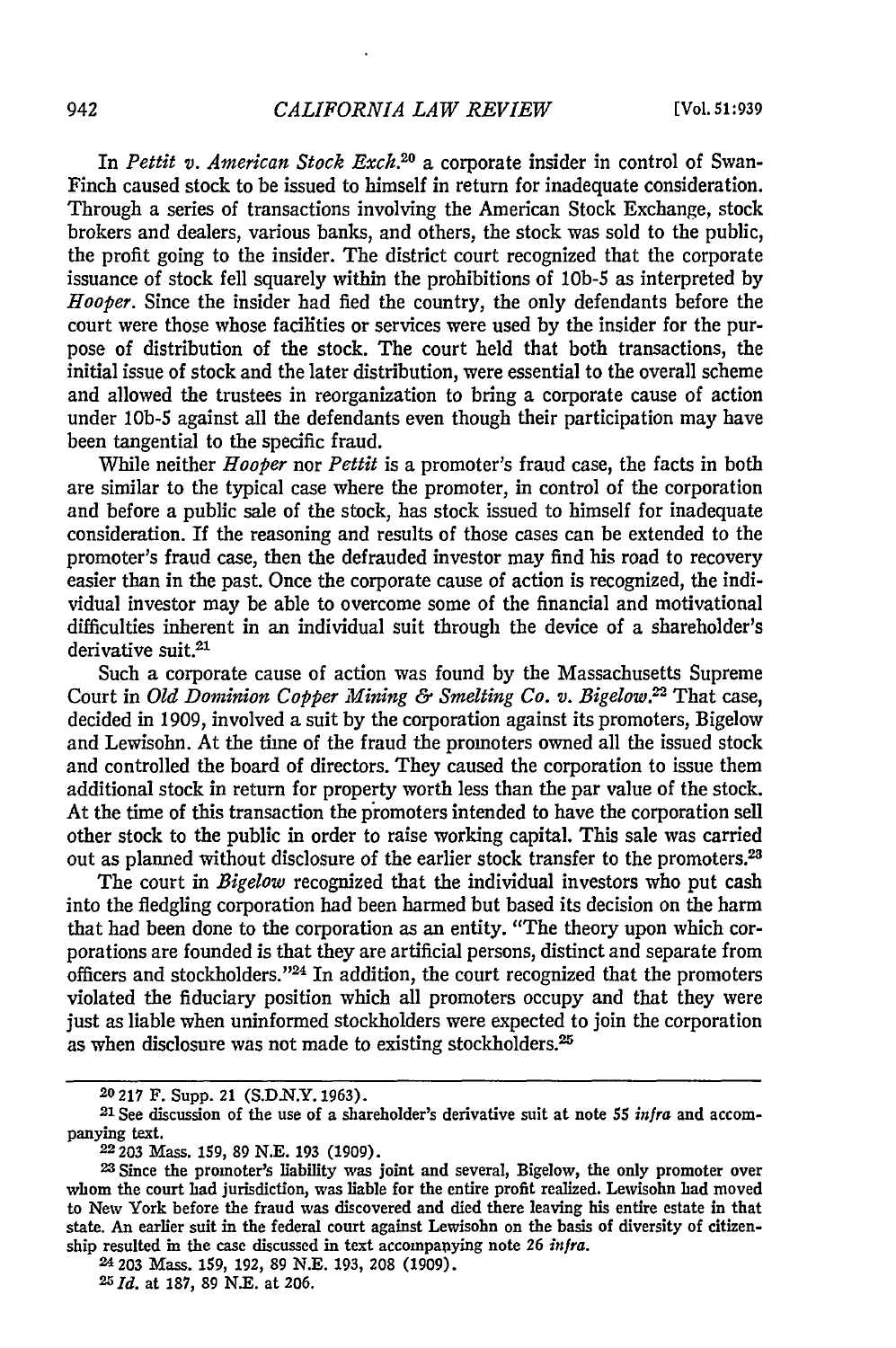The court created the doctrine that corporate assent to this type of fraud is a fiction when, as part of the original scheme, sales to the public are contemplated. The promoter's defense of corporate consent, which would have prohibited the corporation from later claiming injury, was thereby overcome. In finding this corporate cause of action, the Massachusetts court eased the burden on the individual shareholder by making it possible for the corporation to seek redress directly.

The United States Supreme Court, on identical facts arising out of the same scheme, reached the opposite conclusion in *Old Dominion Copper Mining & Smelting Co. v. Lewisohn.*<sup>26</sup> The Court took the position that the promoters owed no fiduciary duty to the corporation, when at the time of the fraudulent transaction they owned or controlled the only outstanding shares and the directors consented to the stock transfer.<sup>27</sup>

Although the *Bigelow* doctrine was accepted by a majority of courts outside the federal system,<sup>28</sup> the promoter was still able to avoid liability if he followed any one of four possible exculpatory routes outlined by the Massachusetts court: (1) providing an independent board of directors and making full disclosure to them; *(2)* making full disclosure to each original subscriber of stock; (3) procuring ratification of the act by a vote of the stockholders; or (4) purchasing all the stock authorized.<sup>29</sup> Recovery remained difficult for the individual investor because of the technical distinctions which grew to limit *Bigelow.30* Finding an adequate

<sup>26</sup> 210 U.S. 206 (1908).<br><sup>27</sup> The *Lewisohn* doctrine, that there is no corporate cause of action if there is corporate consent, has been narrowed. In McCandless v. Furlaud, 296 U.S. 140 (1935), the promoters undertook to purchase debt securities and bonds from a corporation for resale to the public. After obtaining subscriptions, the promoters transferred property, through a complex transaction, to the corporation in exchange for cash, debt securities and stock, the cash and bonds being far in excess of the value of the properties transferred. The stock and securities were sold to the public at enormous profit. In an action by a receiver on behalf of the creditors of the defrauded corporation, the Court held that the promoters breached their fiduciary duty since the transaction was in the nature of a depletion of assets by way of a fraudulent conveyance which placed the corporation on the brink of insolvency. The Court required that the defendants disgorge the stock as well as the cash and securities. Although the Court based its decision on the wrongful depletion of the corporate assets, the case has been viewed by some as overruling or restricting *Lewisohn.* See the dissenting opinion, *Id.* at 168. A court of appeals case, Am v. Dunett, 93 F.2d 634 (10th Cir. 1937), *cert. denied,* 304 U.S. **<sup>577</sup>** (1938), chose to follow the *Lewisohn* rule and distinguished *McCandless.* Recently, however, the Court of Appeals for the Tenth Circuit distinguished its prior decision in *Am,* and adopted the *Bigelow* doctrine. San Juan Uranium Corp. v. Wolfe, 241 F.2d 121 (10th Cir. 1957) (applying Oklahoma law). It stated that "the technical assent of the corporation through its promoters to the deceptive transaction is no defense to an action by the corporation when freed of its bonds." *Id.* at 123. **<sup>28</sup>**See Berle, *Compensation of Bankers and Promoters Through Stock Profits,* 42 HARV.

L. REv. 748, 757 n.20 **(1929);** Brockelbank, *The Compensation of Promoters,* 13 ORE L. Rxv. 195, 210 (1937); Note, 28 GEo. L.J. **535,** 540 (1940).

**20d** Dominion Copper Mining & Smelting Co. v. Bigelow, 203 Mass **159, 178, 89** N.E. **193,** 202 (1909).

**3o** Recognition of a corporate cause of action in *Bigelow* was premised on the fact that the defense of corporate consent is a fiction if sales to the public are contemplated as part of the entire scheme of promotion. This premise was apparently limited to the situation where the incoming stockholders purchase from the corporation. In **1932** the Massachusetts court in Hays v. The Georgian, Inc., 280 Mass. **10, 181** N.E. **765** (1932), refused to apply the *Bigelow* doctrine where the promoters or their agents first purchased all the authorized stock and then resold it to the public. See also Jeffs v. Utah Power & Light Co., 136 Me. 454, 12 A.2d **592** (1940) (various technical grounds); Northridge Coop. Sec. No. 1 v. 32nd Ave. Constr. Corp., **161 N.Y.S.2d.** 404, 141 N.E. 2d 802 (1957) (disclosure).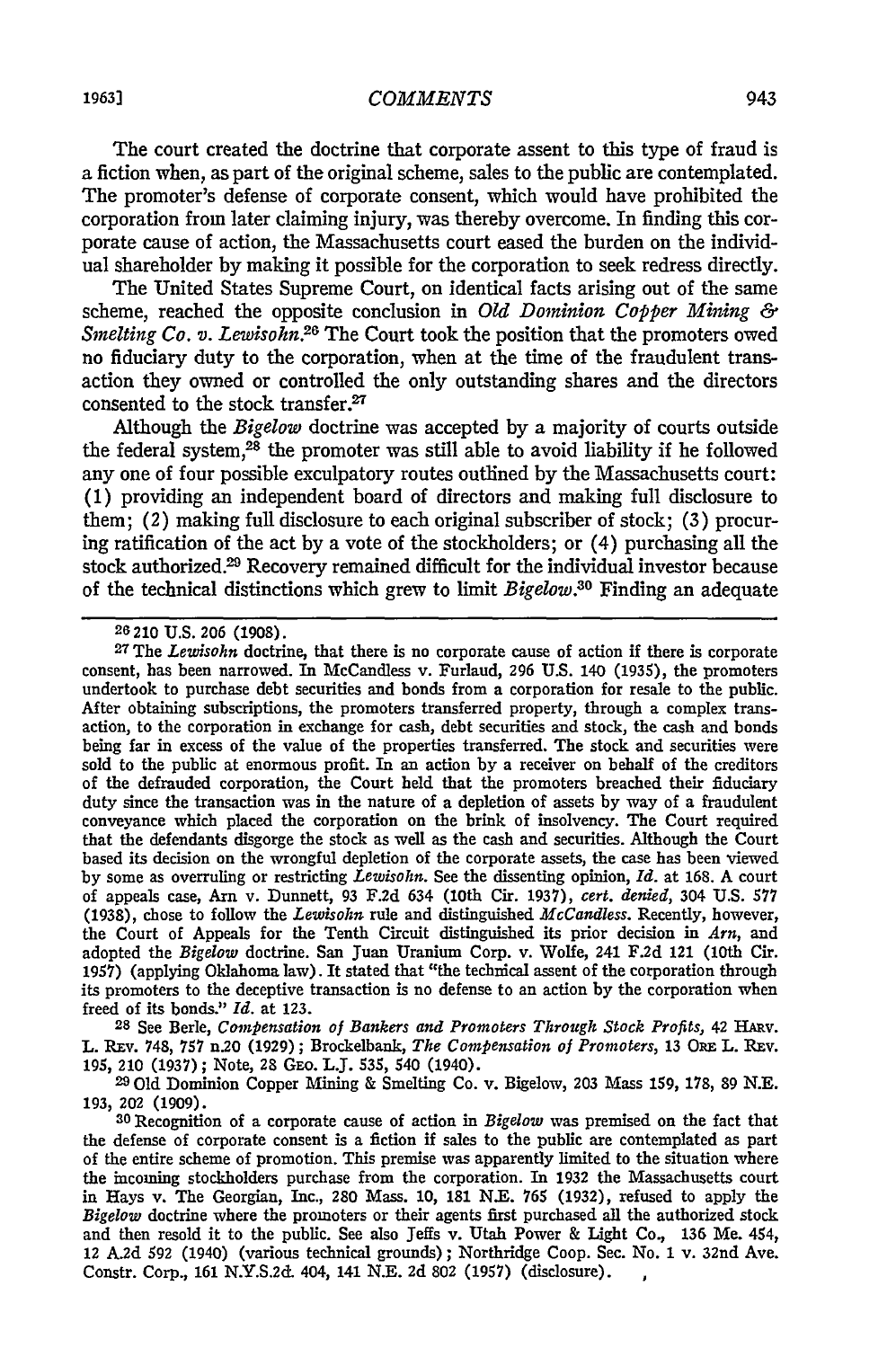means by which an individual could recover was the need that had prodded the court in *Bigelow,* against well recognized difficulties, to find a corporate cause of action. It was this same recognized need<sup>31</sup> that caused the courts in  $Hooper$  and *Pettit* to find a corporate remedy under rule 10b-5.

Since the Federal Rules of Civil Procedure providing liberal joinder and class action provisions were promulgated prior to the decisions in *Hooper* and *Pettit,* whether this need was as pressing as it was when *Bigelow* was decided is questionable. Attention must also be focused on whether the need still exists to the extent that it might be an element in recognizing a corporate remedy under rule **10b-S** for a typical promoter's fraud situation. Finally, investigation must be made of the feasibility of proceeding on a corporate cause of action under rule **10b-5.**

#### **II**

#### AVAILABILITY OF **THE CLASS** ACTION **DEVICE**

The class action based on a common question of law or fact was unavailable in actions of fraud or deceit when *Bigelow* was decided. Representative actions, however, were recognized at an early date<sup>32</sup> and a type of class action not binding on those not before the court was embodied in 1842 in Equity Rule 48.33 Nevertheless, the utilization of the class action device was thought to be inappropriate for the typical fraud situation. In commenting on the subjective nature of the tort of fraud and deceit, a federal court in 1931 declared:

Each plaintiff's action is necessarily predicated upon the facts which induced him to act. The right of each individual is not derivative. It must stand on allegations and proof peculiar to itself and disassociated from others. None has an interest in the cause of action or damage recovered by another. In such a case a class action may not **be** maintained.<sup>34</sup>

Since no procedure was recognized for a class action and a private suit was often financially impractical, if relief was to be granted in *Bigelow* the only apparent solution was to find a corporate cause of action. This the court did by looking beyond the form of the transaction to the end result and holding that the corporation as an entity was not barred from bringing suit.35

The situation was markedly altered when *Hooper* was decided. Rule **23** (a) of the Federal Rules of Civil Procedure provided in part that:

If persons constituting a class are so numerous as to make it impracticable to bring them all before the court, such of them, one or more, as will fairly insure the adequate representation of all may, on behalf of all, sue or be sued, when the character of the right sought to be enforced for **or** against the class is **...**

**<sup>31</sup>** See Pettit v. American Stock Exch., **217** F. Supp. 21, **27 (S.D.N.Y.** 1963). 32West v. Randall, 29 Fed. Cas. 718, **722-23** (No. 11424) (C.C.D. R.I. 1820). **<sup>33</sup>**See Hopxnqs, Tnx **NEw FEDERAL EQUvT** Ru\_.Es 104-05 (7th ed. **1930).**

**<sup>34</sup>** Cherry v. Howell, 4 F. Supp. **597, 600** (E.D.N.Y. **1931),** *aff'd* on other grounds, **66** F.2d **713** (2d Cir. **1933).** The same conclusion was reached elsewhere: "Thus far, neither under existing codes nor under general rules of law, has a representative action to recover damages for similar frauds practiced on numerous persons been upheld." Annot., 114 A.L.R. **1015,** 1019 (1938). See generally Wilcox v. Harriman Sec. Corp., 10 F. Supp. 532 (S.D.N.Y. 1933); Cavanagh v. Hutcheson, 140 Misc. 178, **250** N.Y. Supp. **127** (Sup. Ct. **1931);** Brown v. Werblin, 138 Misc. **29,** 244 N.Y. Supp. 209 (Sup. Ct. 1930). *<sup>3</sup> 5But see* **Old Dominion Copper Mining** & Smelting Co. v. Lewisohn, 210 **U.S. 206**

**<sup>(1908).</sup>**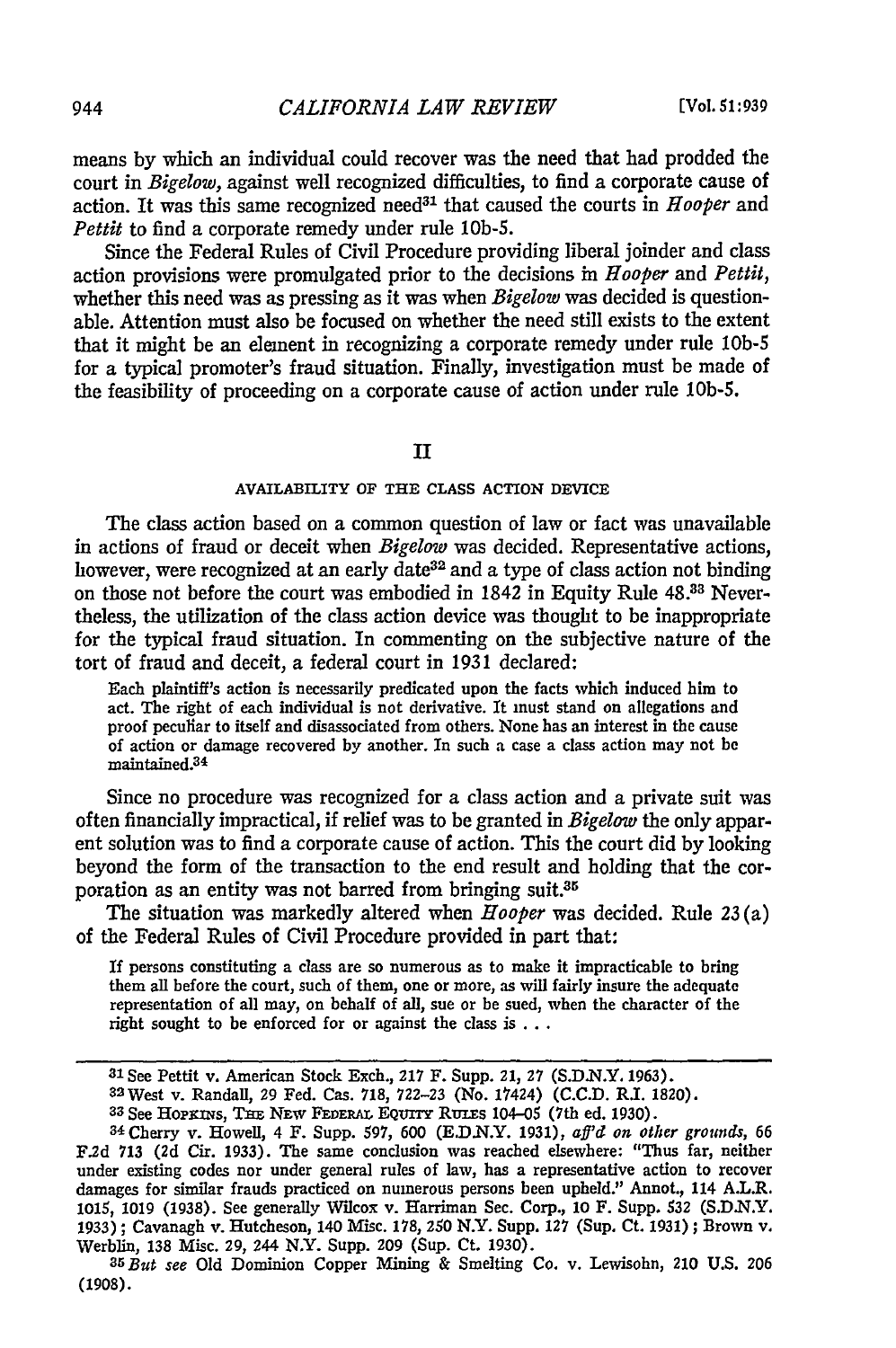**(3)** several, and there is a common question of law or fact affecting the several rights and a common relief is sought.

Rule **23** (a) **(3),** termed a spurious class suit,36 has been widely used for both statutory and nonstatutory claims when numerous holders of securities claimed they were defrauded **by** the dealers with whom they did busines in the course of a common transaction.<sup>37</sup> The availability of the spurious class action device to redress similar frauds in the course of security dealings markedly improved the situation of the investor. Since the investor had, in addition to his private cause of action, the ability to bring suit as a representative of a class of defrauded investors, there would seem to be less need for the *Hooper* and *Pettit* courts to extend the implied remedy of rule **10b-5** to corporations, unless, of course, the inherent difficulties of the class action device prevented its effective use.

Meeting the requirement of rule 23(a) **(3)** that the class be so numerous as to make it impracticable to bring all members before the court should not be difficult in the promoter's fraud situation. With a large sale of securities to the public, the ownership would be sufficiently diverse to make joinder of all **highly** impracticable.

The requirement that the plaintiff "insure the adequate representation of all" might present some difficulties, especially if the class is diverse.<sup>38</sup> Since, however, the spurious class suit has been called a mere permissive joinder device, and may bind only those actually before the court,<sup>39</sup> the requirement of adequacy of representation should probably be relaxed when applied to rule  $23(a)(3)$ . This is apparently the conclusion reached **by** the Court of Appeals for the Second Circuit in *Oppenheimer v. F. J. Young & C. <sup>40</sup>*where the court said that there was no need to go beyond the face of the complaint to determine adequacy. The court recognized, however, that some circuit courts view the spurious class action as binding on all members of the class.<sup>41</sup> In this case, adequacy of representation would be **highly** important. Because of this divergence within the federal system, a plaintiff bringing a representative suit under rule 23 (a) **(3)** must be prepared to show that he adequately represents the class, or be able to muster sufficient

**<sup>39</sup>3** MooRE **ff 23.10** at 3442. See Newberg v. American Dryer Corp., **195** F. Supp. 345 **(E.D.** Pa. **1961).** 40 144 F.2d **387** (2d Cir. 1944). <sup>41</sup>**Id.** at 390. See Weeks v. Bareco Oil Co., 125 F.2d 84, **91** (7th Cir. 1941) **;** Cherner v.

Transitron Elect. Corp., 221 F. Supp. 48 **(D.** Mass. **1963),** where the court, after citing authority for both the "binding" and "non-binding" decisions consented to approve a compromise agreement between the parties which included a statement that would "bind with respect to 'any claim embraced in the pleadings herein' persons who do not become parties." *Id.* at **53.**

**<sup>36</sup>3** MooRE, **FEDERAL** PRACTICE **23.10** at 3442 **(2d** ed. 1948) [hereinafter 3 Moopa].

**<sup>37</sup>**See Zahn v. Transamerica Corp., **162 F.2d 36 (3d** Cir. 1947) ; Speed v. Transamerica Corp., **99** F. Supp. **808 (D.** Del. **1951).** See also **3** MooRE, **123.10** at 3448-50; **3** Loss at **1820-21.**

**<sup>38</sup>** See Pennsylvania Co. v. Deckert, **123 F.2d 979 (3d** Cir. 1941), where the court found that 49 shareholders whose aggregate investment did not exceed **\$10,000** (in a corporation whose total investors were about 13,000 with an investment of several million dollars) were not representative of the class of plaintiffs. In Pelelas v. Caterpillar Tractor Co., **113 F.2d 629** (7th Cir.), *cert. denied,* **311 U.S. 700** (1940), the court denied a class suit brought **by** a former employee of the defendant on a claim concerning a group insurance certificate which was issued to him as an employee. The court found that plaintiff was not representative of the whole group of employees.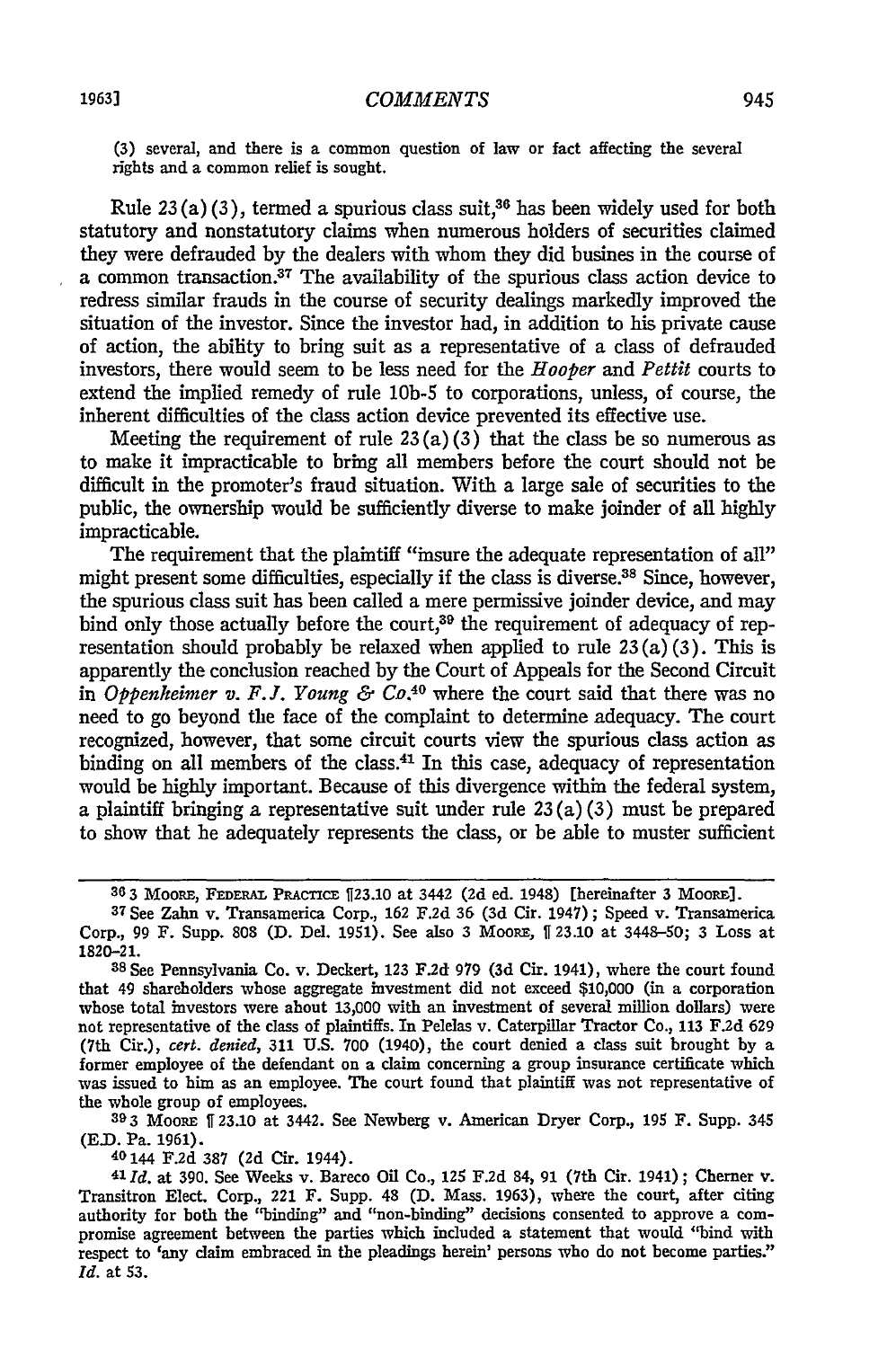co-plaintiffs to ensure adequate representation. Failing this, his suit may be dismissed.

There should be less difficulty in establishing the existence of a common question of law or fact. Although the earlier cases based upon fraud denied the use of a spurious class action because of the subjective nature of the tort, such a result may not be dictated by rule 10b-5.42

The requirement that common relief be sought presents the question of whether an action for money damages will suffice. Each individual will be hurt in proportion to the number of corporate shares he holds. Once the defendant's liability is established, each plaintiff must prove his own damages. Nevertheless, the majority holds that this qualifies as "common relief."<sup>43</sup>

The most difficult current problem in using the spurious class suit lies, not in satisfying the minimal requirements of the rule, but in the purely mechanical task of contacting other defrauded investors. If the small stockholder cannot locate other similarly defrauded stockholders, he may be unable to proceed because of insufficient resources or an inability to show adequate representation of the class. <sup>44</sup>

In *York v. Guaranty Trust Co.,4 <sup>5</sup>*a class action brought on behalf of various noteholders, the circuit court, in reversing a summary judgment, made a suggestion which bears on this problem. It suggested that if the lower court finds against the defendant, then the absent members of the class may be notified to share in the judgment.46 If this approach were followed, it would allow absent members of the class to share in the defendant's established liability without being bound by a decision unfavorable to them.47 This result hardly seems favorable to the defendant who would be forced to litigate his innocence repeatedly but who would be precluded from testing his liability more than once.<sup>48</sup> The better approach might be to allow a plaintiff who seeks to represent a spurious class to secure the names of other similarly defrauded investors so that they may join him in the action. This could be accomplished through the use of Rule 34 of the Federal Rules of Civil Procedure which allows the discovery and production of documents upon the motion of any party showing good cause. Another possible method by which the prospective litigant may secure the names of other defrauded investors is by a direct examination of the corporate stock registry books. The common law right of a stockholder to inspect the books of a corporation in which

**45** 143 F.2d 503 **(2d** Cir. 1944), *rev'd on other grounds,* 326 U.S. 99 (1945).

*461d.* at **529** (dictum). See cases collected in *Developments in the Law-Multiparty Litigation in the Federal Courts, 71 HARV. L. REV. 874, 935 n.442 (1958).*<br><sup>47</sup>*Id.* at 935.<br><sup>48</sup> Another apparent detriment for the defendant is that the statute of limitations may

<sup>42</sup> See 3 Loss at 1764. See text at note 14 supra.

<sup>43</sup>See, **e.g.,** Oppenheimer v. F. **J.** Young & Co., 144 **F.2d** 387 **(2d** Cir. 1944); Independence Shares Corp. v. Deckert, 108 F.2d 51, 55 (3d Cir. 1939), *rev'd on other grounds,* 311 U.S. **282**

<sup>&</sup>lt;sup>44</sup> It is assumed that the class which must be represented is that of the original purchasers. The right of a subsequent purchaser to maintain an action against the promoter is beyond the scope of this Comment. Some of the difficulties which a subsequent purchaser faces are seen in Texas Continental Life Ins. Co. v. Bankers Bond Co., 187 F. Supp. 14 (W.D. **Ky.** 1960), *rev'd on other grounds,* 307 F.2d 242 (6th Cir. 1962).

be tolled for dilatory members of the class when the more aggressive members commence the action. All the dilatory claimants need do is appear and prove their claims. See Deckert v. Independence Shares Corp., 39 F. Supp. 592 (E.D. Pa.), *rev'd on other grounds,* **123** F.2d 979 (3d Cir. 1941). *But see* Cherner v. Transitron Elect. Corp., 221 F. Supp. 48 (D. Mass. 1963).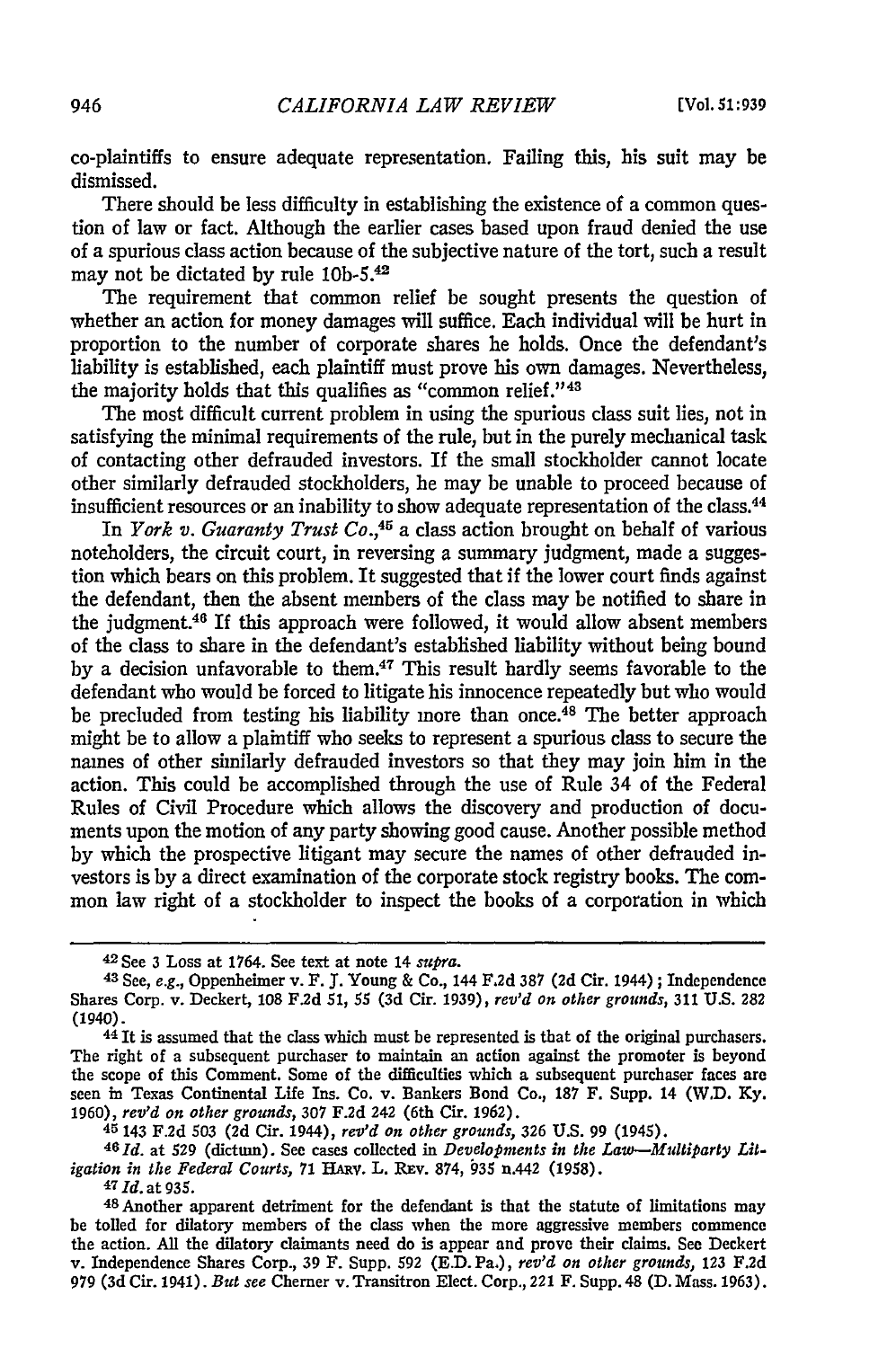he holds stock, for proper purposes and at reasonable times is well established.<sup>49</sup> The right of inspection extends to lists of current stockholders and may be exercised for the purpose of garnering information in anticipation of litigation with the corporation or its officers or directors.<sup>50</sup> This right of inspection, however, is of limited value, unless the original purchasers retain the stock. Any subsequent sale by them would cause the new owner's name to be substituted in the corporate stockholder lists, thereby eliminating the possibility of using this device to discover the identities of the original, defrauded purchasers. By allowing discovery of the identities of these defrauded investors, either by common law examination or rule 34 discovery procedure, the defendant might be better protected because of the binding effect of the judgment upon those who would presumably join with the original plaintiff in order to pool their financial resources.

A federal district court disagrees. In *Cherner v. Transitron Electronic Corp.,51* a suit brought under the express liability sections of the Securities Act by the purchasers of 200 shares of the defendant's stock, the plaintiffs requested by an appropriate rule 34 motion that the court direct the defendant to produce documents that would have allowed discovery of defendant's stockholders. The plaintiffs further requested an order, or in the alternative, authority, to give notice of the litigation to the class which they claimed to represent. The court assumed that:

under the present version of the Federal Rules of Civil Procedure a court in which a spurious class action has been pleaded has the *power* to order at any stage of the case that notice of the pendency of the action be given to "absent persons that they may come in and present claims and defenses if they so desire."<sup>52</sup>

The motion was denied. In justifying its decision, the court recounted the centuries old doctrine which prohibits counsel and their clients from stirring up litigation. To allow plaintiff's motion would substitute a doctrine of social welfare in place of the familiar professional restraints and the frugal use of legal machinery.<sup>53</sup>

It seems that the opinion in *Cherner* may itself run counter to the trend which the Federal Rules of Civil Procedure seem to have encouraged-liberal use of the spurious class suit and discovery. The court apparently was repelled by the thought of the possible litigation which would be stirred up, and probably realized that if discovery were allowed, the need to request authority to give notice would be unnecessary. In striking down the motion, then, with language designed to discredit the notice request, the court seemed to give inadequate consideration to the request for discovery. The court's fear of stirring up litigation admittedly has

<sup>5</sup> <sup>0</sup> Wittnebel v. Loughman, 9 F. Supp. 465 **(S.D.N.Y.** 1933), *af'd,* 80 F.2d 222 (2d Cir. 1935), *cert. denied,* **297** U.S. **716** (1936).

51201 F. Supp. 934 **(D.** Mass. 1962). <sup>52</sup>**Id.** at **935.** (Emphasis by court.)

*53 Id.* at **937.** *Cf.* **Bairn** & Blank Inc. v. Warren-Connelly Co., 19 F.R.D. **108** (S.D.N.Y. 1956). "The permissive use of class action permitted **by** Rule **23** of the Rules of Civil Procedure was never intended as a device to enable client solicitation, nor should it be permitted to be used for that purpose." *Id.* at 111.

**<sup>49</sup>** Guthrie v. Harkness, **199 U.S.** 148, **153 (1905).** See generally, **LA=TrI,** CoRPoRATioNs 286-94 (1959); Annot., 174 A.L.R. 262 (1948). This common law right has been regulated in many states by specific statutes. These are generally construed as not abrogating the shareholder's common law right but merely supplementing it. Soreno Hotel Co. v. State, 107 Fla. **195,** 144 So. 339 (1932). See LATTiN, *op. cit. supra* at **288** n.10; Annot., 174 A.L.R. 262, **269** (1948).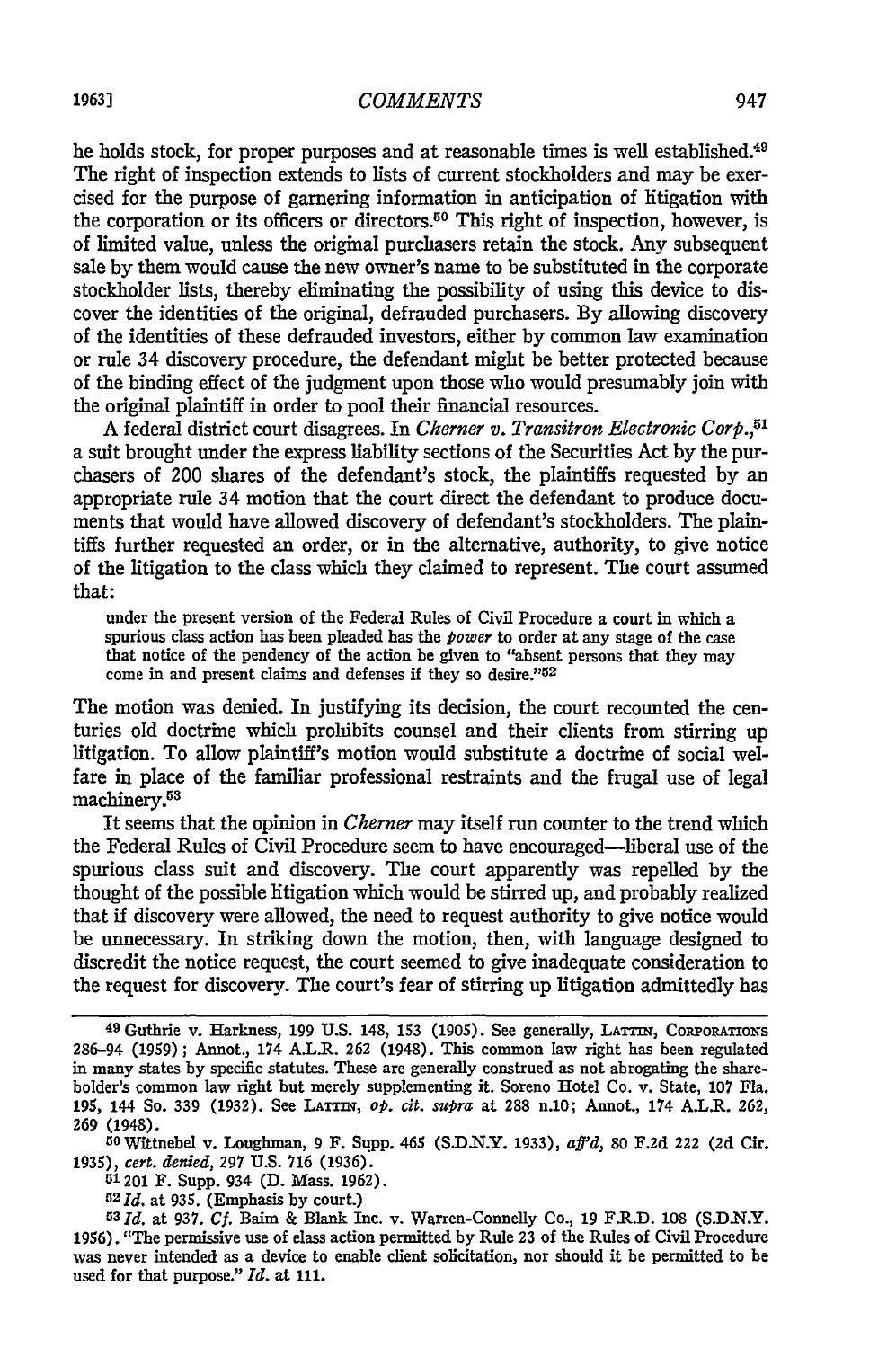some merit. On the other hand, if the suggestion of *York v. Guaranty Trust Co. <sup>4</sup>* is followed, and unbound shareholders are allowed to join in the spoils after the fact, it would appear that multiple litigation is being encouraged without extending to the defendant the protection of a binding non-liability decision.

If one of the reasons for the recognition of a corporate cause of action under rule **10b-5** by *Hooper and Pettit* was the unsatisfactory nature of the class action device, and if by relaxing the rule of no discovery laid down in *Cherner* this inadequacy might be eliminated, then the need to extend the corporate cause of action to the promoter's fraud situation would be lessened. Whether a district court, in the exercise of the discretion granted it by Rule 34 of the Federal Rules of Civil Procedure, will take this step remains to be seen.

#### III

#### **USE** OF **THE** STOCKHOLDER'S **DERIVATIVE** SUIT

When a corporation has a cause of action but refuses to bring it, a stockholder may initiate a derivative suit if the necessary conditions exist.<sup>55</sup> Therefore, by finding a corporate cause of action under SEC rule 10b-5, the courts in *Hooper* and *Pettit* created an additional method by which a defrauded investor may seek redress. If the investor decides against using an individual or class action suit based on his private cause of action, he may now bring suit derivatively on the corporate cause of action. In addition to offering another possible route of recovery, the derivative suit has a distinct financial advantage: since it is brought by a stockholder on. behalf of a reluctant corporation, the corporation must typically pay the expenses of the suit.<sup>56</sup>

Finding a corporate cause of action in a promoter's fraud situation, however, may not be as easy as it was in the *Hooper* and *Pettit* cases. In those cases the fraud was committed by insiders upon going corporations with numerous stockholders. If in the promoter's fraud situation there are stockholders other than the defrauders at the time of the fraudulent stock transfer, then the analogy to the *Hooper* and *Pettit* cases is clear. But what of the typical case where the fraud is perpetrated when the defrauders are the only shareholders? That was the difficulty that the *Bigelow* and *Lewisohn* courts faced. The Massachusetts court found a corporate cause of action by looking at the entire promotional scheme, thereby rejecting the defense of corporate consent. On the other hand, the Supreme Court in *Lewisohn* chose to limit its view to the specific act of transfering the

<sup>54</sup> See note 47 supra and accompanying text. **55 FED.** R. Civ. P. **23(b):**

Secondary Action **by** Shareholders. In an action brought to enforce a secondary right on the part of one or more shareholders in an association, incorporated or unincorporated, because the association refuses to enforce rights which may properly be asserted **by** it, the complaint shall be verified **by** oath and shall aver **(1)** that the plaintiff was a shareholder at the time of the transaction of which he complains or that his share thereafter devolved on him **by** operation of law and (2) that the action is not a collusive one to confer on a court of the United States jurisdiction. The complaint shall also set forth with particularity the efforts of the plaintiff to secure from the managing directors or trustees and, if necessary, from the shareholders such action as he desires, and the reasons for his failure to obtain such action or the reasons for not making such effort.

**<sup>56</sup>** Taussig v. Wellington Fund., Inc., **187** F. Supp. 179 **(D.** Del. **1960).**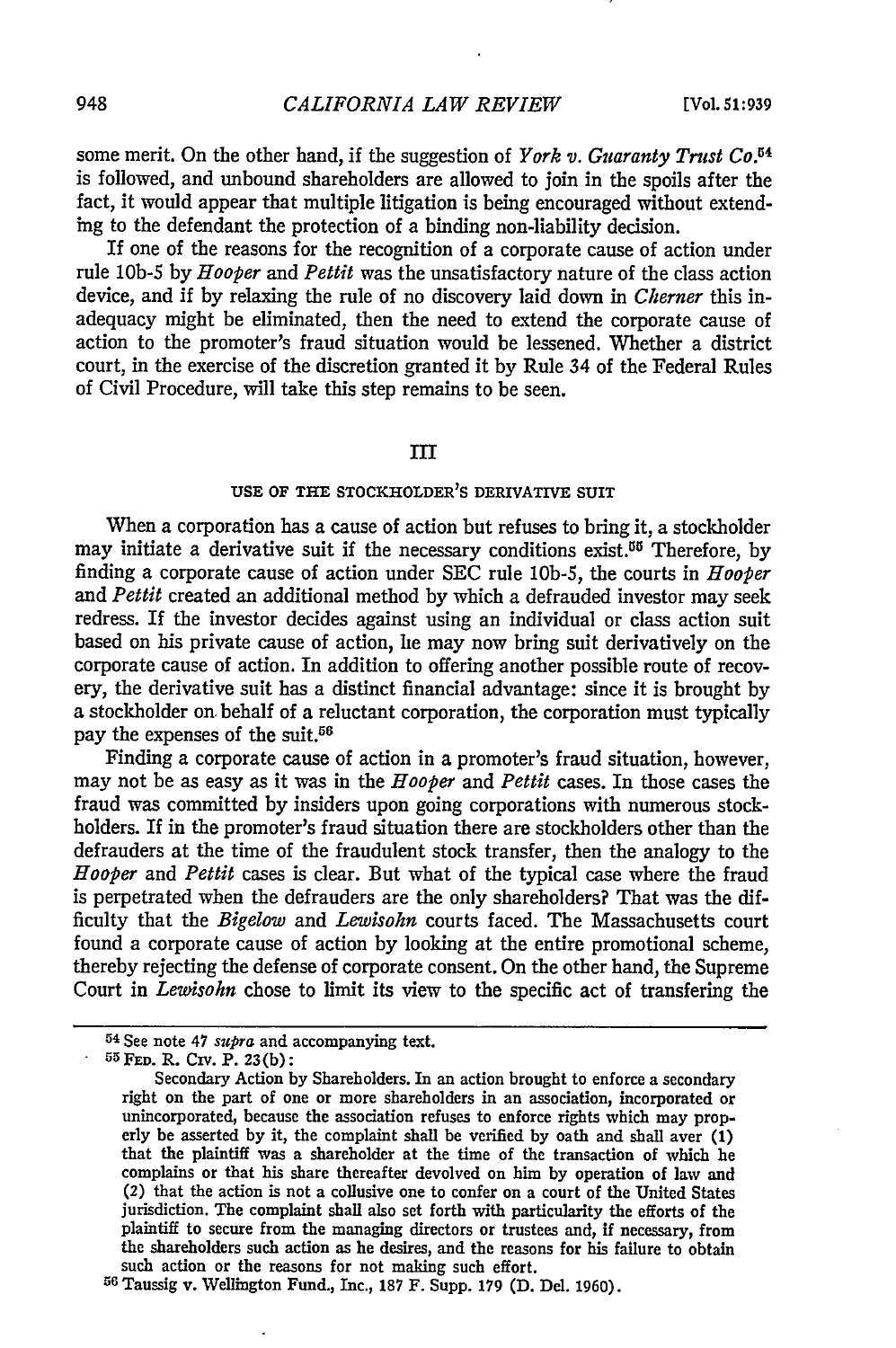stock to the promoters and held that there was no corporate cause of action because all of the then stockholders consented.

The *Lewisohn* doctrine, established long before rule 10b-5, need not limit the finding of a corporate cause of action under that rule. A reading of the broad language used by the Securities and Exchange Commission in rule 10b-5--"to employ any . . . scheme... to engage in any . . . course of business...<sup>"</sup>—indicates that more than the specific act of fraud is to be examined. The entire fraudulent transaction should be viewed as the wrong that the rule proscribes. A second possible basis that would justify the finding of a corporate cause of action might be established by recognizing the corporation as an entity, separate and apart from the promoters even though the promoters are the only stockholders. The Massachusetts court used this approach in the *Bigelow* case.<sup>57</sup>

Assuming for the moment that the federal courts will recognize a corporate cause of action in the promoter's fraud situation, the prerequisites which Rule 23 (b) of the Federal Rules of Civil Procedure imposes upon a stockholder who brings an action under SEC rule **10b-5** are that (1) the plaintiff show that he was a stockholder at the time the transaction complained of occurred (contemporaneous ownership); and (2) the shareholder make demand of the directors of the corporation to prosecute the suit in the name of the corporation, and also if necessary make demand of the shareholders for the action he desires (exhaustion of intracorporate remedies).<sup>58</sup> Unfortunately, the application of these prerequisites to actual controversies in the federal courts has not always been uniform.

The requirement of contemporaneous ownership apparently originated in *Hawes v. Oakland,55* a suit based on diversity jurisdiction. It was there thought that the requirement would prevent the transfer of corporate stock to a nonresident solely for the purpose of creating the necessary diversity.<sup>60</sup> Since this original basis of the requirement was to prevent collusive jurisdiction, it is arguable that the requisite is inapplicable to suits which have as their jurisdictional basis a federal question and not diversity.<sup>61</sup> On the other hand, since rule  $23(b)$ also contains the requirement that no collusion be pleaded, $62$  it seems that the contemporaneous ownership requirement is more than a jurisdictional concept. This view was supported in *Venner v. Great No. Ry.*<sup>63</sup> where the Supreme

**<sup>63</sup>**209 **U.S.** 24 (1908).

**<sup>57</sup>**See note 24 *supra* and accompanying text.

**rs** The additional requirement of rule 23(b) that the plaintiff aver the action is not collusive for the purposes of bringing the parties within federal diversity jurisdiction has no application in a suit under the Exchange Act which confers exclusive jurisdiction on the federal courts. Section **27,** Exchange Act, 15 U.S.C. § 78aa **(1958).**

**<sup>59</sup>**104 U.S. (14 Otto) 450 (1881). This rule was later codified in Equity Rule 94, 104 U.S. (14 Otto) ix **(1831),** which through intermediary changes became clause 1 of **FED.** R. CIV. P. 23(b).

**<sup>0</sup>o** Hawes v. Oakland, *supra* note **59.** "If no non-resident stockholder exists, a transfer **of** a few shares is made to some citizen of another State, who then brings the suit. . . . [T]he overburdened courts of the United States have this additional important litigation imposed upon them by a simulated and conventional arrangement, unauthorized by the facts of the case or by the sound principles of equity jurisdiction." *Id.* at 453.

GlHand v. Kansas City So. Ry., 55 F.2d **712** (S.D.N.Y. 1931); Jablow v. Agnew, 30 F.Supp. **718** (S.D.N.Y. 1940). These cases were later restricted to their particular facts, respectively by Jacobson v. General Motors Corp., 22 F. Supp. **255** (S.D.N.Y. 1938) and Piccard v. Sperry Corp., 36 F. Supp. 1006 (S.D.N.Y.), *aff'd per curiam,* 120 F.2d **328** (2d Cir. 1941). <sup>62</sup>See note **58** *supra.*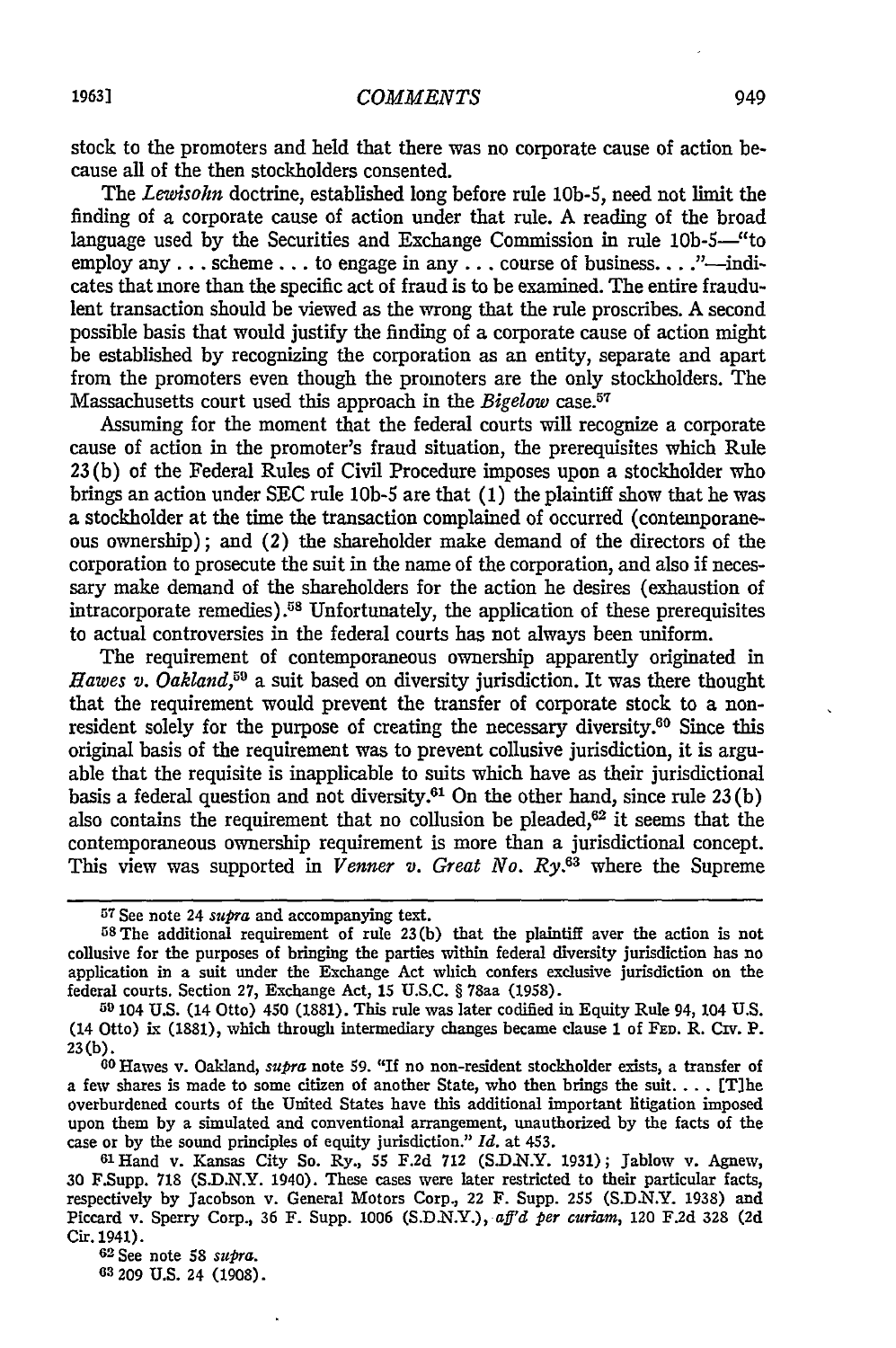Court held that even though the requisite diversity existed, the suit must nevertheless be dismissed if the plaintiff failed to meet the contemporaneous ownership requirement of what was then Equity Rule 94.<sup>64</sup>

The non-jurisdictional view of the contemporaneous ownership requirement is given some support by an examination of the state court decisions which have adopted the requirement even though diversity problems do not exist there.<sup>65</sup> The precise point of whether the contemporaneous ownership rule applies when original jurisdiction in a federal court is based on a federal question has only recently been decided. In *Gottesman v. General Motors Corp.,66* a stockholder's derivative action based on federal antitrust laws, the court said:

While one of the purposes behind clause (1) of Rule 23(b) and its predecessors was to prevent the conferring of collusive jurisdiction on the federal courts **...** it is clear that the rule relates to more than a jurisdictional requirement and is designed to prohibit a *subsequent* purchaser from speculating in litigation **....** As such it must apply to suits in the federal court where jurisdiction is based on a federal question as well as suits where jurisdiction is based on diversity of citizenship.<sup>67</sup>

A possibility remains that the requirement will be found inapplicable to a suit under rule 10b-5. If the speculation in litigation concept recognized in *Gottesman* is the true sustaining force behind the contemporaneous ownership requirement in the federal courts, then it would have no application when, far from being a *subsequent* purchaser of stock, the defrauded investor is the *first* purchaser. The promoters should not be heard to complain that the defrauded investor was speculating in litigation when the very success of the fraudulent promotional scheme depended upon the purchase in the first instance. Whether the *Gottesman* decision is the definitive word in this controversy remains to be seen. If it is, then the defrauded investor who brings a derivative suit against the promoter must show that he was a stockholder at the time of the transaction of which he complains. In determining the stockholder's status at the time of the fraud, the courts will be required to look to federal law.<sup>68</sup>

*64Id.* at 33-35.

68McClure v. Borne Chem. Co., 292 F.2d 824 **(3d** Cir.), *cert. denied,* **368** U.S. **939 (1961),** a derivative suit under rule **lob-5,** was concerned with the applicability of a state's security for expense statute to a suit in the federal court. Several states conditioned a small shareholder's right to bring a derivative suit on the posting of security. **By** this prerequisite the states hoped to avoid strike suits. The court held that federal law must be applied. This view is particularly reinforced in an action under rule **lob-5,** for Congress gave exclusive jurisdiction to the federal courts indicating a legislative desire that suits under the Exchange Act be accorded uniform treatment. In cases founded on diversity, however, state law is generally applied on the basis of Erie R.R. v. Tompkins, 304 **U.S.** 63 (1938), and its progeny, the determination of who was a contemporaneous owner being thought of as substantive.<br>This is not a firm rule, however, since much conflict may be found. See, e.g., H.F.G. Co. v. This is not a firm rule, however, since much conflict may be found. See, *e.g.*, **H.F.G. Co. v.** Pioneer Publishing Co., 162 F.2d 536 (7th Cir. 1947) (procedural in majority opinion, substantive in concurring opinion). Compare Gallup v. Caldwell, 120 F.2d 90 (3d Cir. 1941) (substantive). See Bankers Nat'l Corp. v. Barr, 7 F.R.D. 305 **(S.D.N.Y.** 1945) (substantive as to imposition of requirement of contemporaneous ownership but procedural as to determination of such ownership). See generally 3 Moore 1 23.15 at 3496-502.

<sup>65</sup> See 3 Moore *[23.15 at 3494 n.14 for a list of states which have judicially adopted the* requirement. While there may be many reasons why the states have adopted the requirement, the most frequently mentioned seems to be that it was used to prevent speculation in litigation. E.g., Dimpfell v. Ohio & Miss. Ry., **110 U.S. 209,** 210 (1884); Jacobson v. General Motors Corp., 22 F. Supp. 225, 257 (S.D.N.Y. 1938); Home Fire Ins. Co. v. Barber, 67 Neb. 644, 658, **93** N.W. 1024, **1029-30 (1903). <sup>6628</sup>**F.R.D. 325 (S.D.N.Y. 1961). *<sup>67</sup>Id.* at 326. (Emphasis added.)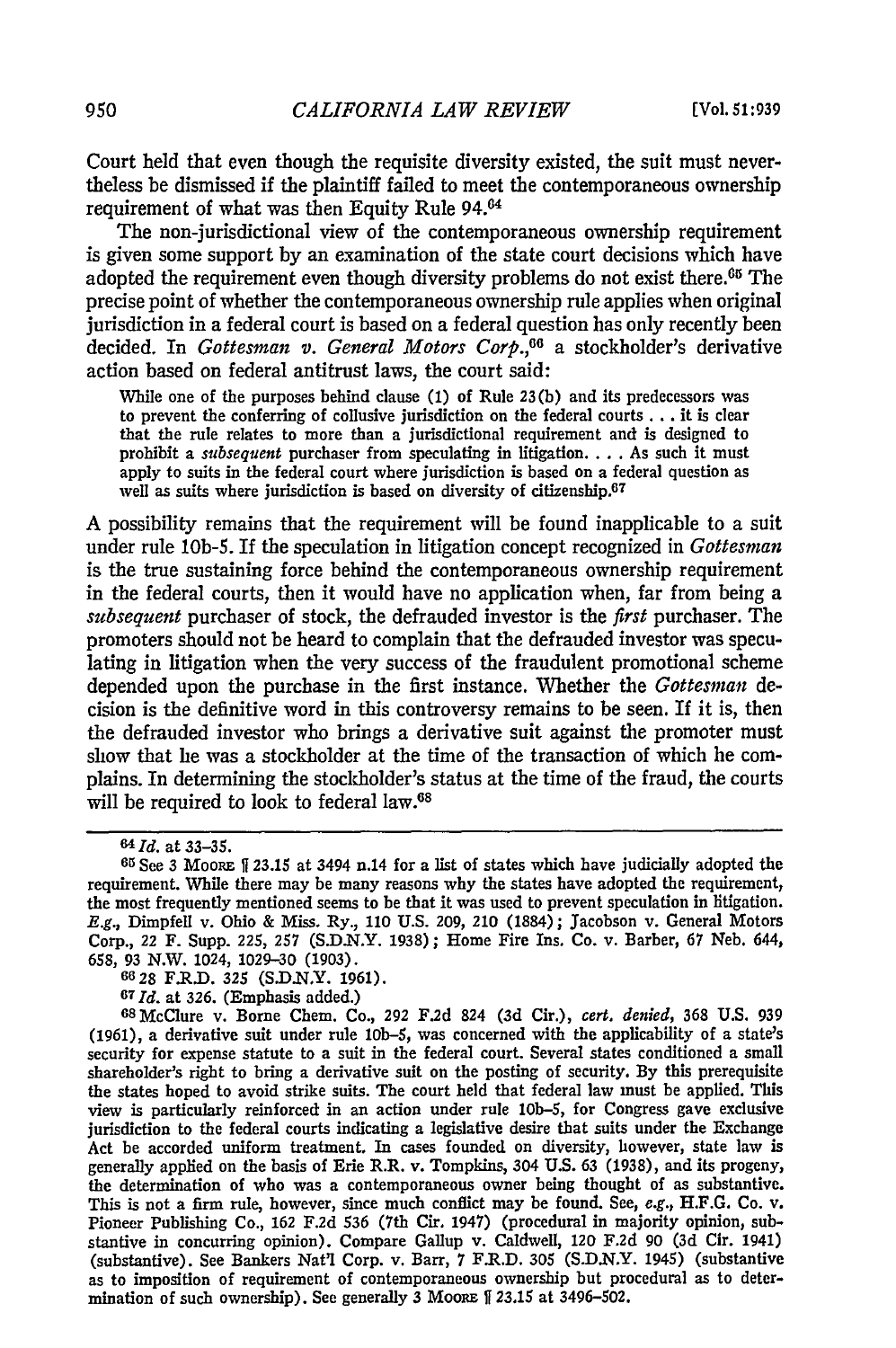#### *COMMENTS*

If the requirement of contemporaneous ownership is strictly applied, then in the case of a promoter's fraud where the fraudulent stock transfer occurred while the promoters were the sole shareholders, the later purchasing investor would be denied status as a contemporaneous owner. This would create an anomalous situation: the corporation, if still controlled by the promoters, would possess a potential cause of action against the defrauders, but the defrauded stockholders would be unable to bring a derivative action to enforce it because of the lack of contemporaneous ownership. Of course, if at a later time the promoters relinquish control, an independent board of directors could cause the corporation to bring suit against them, provided it was not barred by the lapse of time.<sup>69</sup> A solution to this anomaly would be to interpret contemporaneous ownership broadly-to extend the transaction complained of to include the contemplated later sale of stock to the public as the Massachusetts court did in *Bigelow.7°*

Whether federal law will permit a court to go as far as the *Bigelow* court did in finding the requisite contemporaneous ownership in the context of a derivative suit based on a federal right apparently has not been decided. Contemporaneous ownership, however, has been considered by federal courts in other situations. Those courts conclude that an equitable interest is sufficient ownership.<sup>71</sup> and that prolonged courses of conduct may fall within the same transaction.72 If, then, the promoter is careless, and offers the corporate stock to the public so that the purchasers have an equitable interest in it prior to completing the fraudulent transfer of stock, or after the fraudulent transfer but before the controlled directors ratify the act, or any other physical act which the court can use to establish an extended transaction, he would seem to have made a disastrous error.

To base a shareholder's right to bring a secondary suit for his corporation upon such technical distinctions seems unwarranted. It was just such distinctions that prompted the court in *Bigelow* to cut through the penumbra of technicality and declare that if sales to the unsuspecting public were contemplated as part of the promotional scheme, then the requisite contemporaneous ownership was present. In view of the willingness of the federal courts to look towards substance rather than form in defining a transaction,73 and their recent recognition of a corporate cause of action, it is suggested that a pragmatic approach, such as in *Bigelow,* is in order in the federal system.<sup>74</sup>

74 The federal cases that have rejected contemporaneous ownership status for those who purchase shares after the fraud has been committed, even though such purchase was contemplated in the original promotional scheme, have used this device to deny a corporate cause of action. Their reasoning is that all the shareholders at the time of the fraud consented, there-

**<sup>69</sup>**See Frohling, *The Promoter and Rule 10b-5; Basis for Accountability,* 48 CoaRNEL L. **Q.** 274, **296-97 (1962).**

**<sup>70</sup>**Old Dominion Copper Mining & Smelting Co. v. Bigelow, 203 Mass. 159, 89 N.E. **<sup>193</sup>**(1909). *<sup>71</sup> E.g.,* Hurt v. Cotton States Fertilizer Co., 145 **F.2d** 293 (5th Cir. 1944), *cert. denied,*

<sup>324</sup> U.S. 844 (1945); Craftsman Fin. & Mortgage Co. v. Brown, 64 F. Supp. 168 (S.D.N.Y. 1945).*<sup>72</sup> E.g.,* Palmer v. Morris, **316 F.2d** 649 (5th Cir. **1963).** An interesting case is Maclary

v. Pleasant Hills, Inc., 35 Del. Ch. 39, 109 A.2d 830 (1954), where a Delaware court was rev. Pleasant Hills, Inc., 35 Del. Ch. 39, 109 A.2d 830 (1954), where a Delaware court was required to interpret the Delaware derivative action statute which is essentially the same as FED. R. CIV. P. 23(b). In that derivative suit brought against the promoter of a corporation the court held that, although the corporation authorized issuance of stock to the promoter in 1940, the transaction was not complete until 1943 when the certificates were finally issued. **<sup>73</sup>**See Pettit v. American Stock Exch., 217 F. Supp. 21, 25-26 (S.D.N.Y. 1963).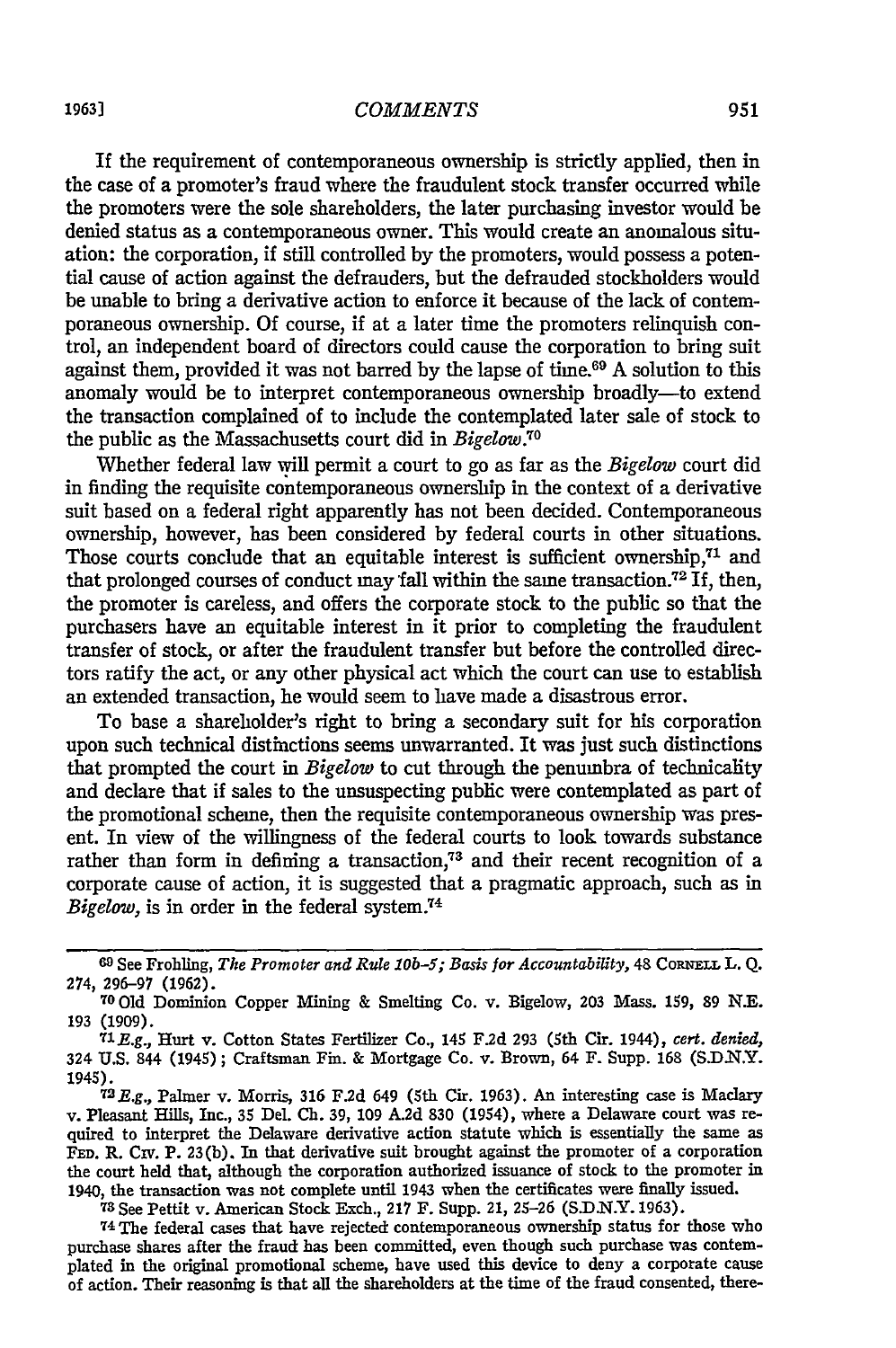If the hurdle of contemporaneous ownership is overcome, the investor must face the second burden imposed by 23 (b) of the Federal Rules of Civil Procedure.

The complaint shall also set forth with particularity the efforts of the plaintiff to secure from the managing directors or trustees and, if necessary, from the shareholders such action as he desires, and the reasons for his failure to obtain such action or the reasons for not making such effort.

This exhaustion of intracorporate remedies requirement is also troublesome. If the corporation brings the suit directly, then the shareholder will be barred from enforcing the cause of action derivatively. Therefore, demand on the directors seems reasonable. This reasonableness disappears, however, when the directors are the defrauders in a promoter's fraud situation. In that case demand is a useless act and consequently it is generally excused.<sup>75</sup>

A similar demand upon the shareholders, based upon the theory that they may ratify the promoter's wrong or may furnish other relief, is sometimes said to be necessary.76 In most cases, where the stock is widely held, this prerequisite imposes a heavy burden upon a single shareholder. The financial resources necessary to contact all the shareholders may frequently be beyond the individual investor. In some cases such demand has been excused because of the widely held nature of the stock, $77$  but this does not seem to be the general practice. $78$ 

If the shareholder manages to bring a successful stockholder's derivative suit to redress the wrong done by fraudulent promoters, he must still face the problem of what recovery will be allowed. Since the corporation is the entity for whom the suit was maintained, it would be entitled to recover.70 Normally this would be the method used, and the shareholder would find satisfaction by an increase in the proportionate value of his equity in the corporation. Corporate recovery,

*75E.g.,* Smith v. Sperling, 354 **U.S. 91 (1957);** Cathedral Estates, Inc. v. Taft Realty Corp., **228 F.2d** 85 **(2d** Cir. 1955).

**76** See Continental Sec. Co. v. Belmont, 206 N.Y. **7, 99 N.E. 138 (1912).** *Cf.* Rogers v. American Can Co., **187** F. Supp. 532 **(D.N.J. 1960);** Abraham v. Parkins, 36 F. Supp. **238 (W.D.** Pa. 1940).

**77See** Pergament v. Frazer, **93** F. Supp. 9 **(E.D.** Mich. 1949); Gottesman v. General Motors Corp., **28** F.R.D. **325 (S.D.N.Y.** 1961).

78See Quirke v. St. Louis-S.F. Ry., **277 F.2d 705** (8th Cir.), *cert. denied,* **363 U.S.** 845 (1960); Haffer v. Voit, **219 F.2d** 704 (6th Cir.), *cert. denied sub. nom.,* Ames v. Mengel Co., <sup>350</sup>**U.S. 832** (1955). **<sup>7</sup> <sup>9</sup>** See Clarke v. Greenberg, 296 N.Y. 146, **71 N.E.2d** 443 (1947).

fore no breach of fiduciary duty was involved. See, e.g., **Old** Dominion Copper Mining & Smelting Co. v. Lewisohn, 210 **U.S. 206 (1908); Arn** v. Dunnett, **93** F.2d 634 (10th Cir. **1937),** *cert. denied,* 304 **U.S. 577 (1938)** (see note **27** *supra).* They have, therefore, not met the question of contemporaneous ownership in the context of determining the ability of a shareholder, who purchases after the fraud, to bring suit on a previously recognized corporate cause of action. Actions under rule **lob-5** may not be limited to ordinary, common law types of fraud or traditional fiduciary bounds. See Kohler v. Kohler Co., 319 **F.2d** 634 (7th Cir. **1963);** Slavin v. Germantown Fire Ins. Co., 174 **F.2d 799, 810 (3d** Cir. 1949) (dissenting opinion); Matter of Cady, Roberts & Co., **CCH FED.** SEC. L. REP. **IT** 76803 (Nov. **8, 1961).** Since under **lob-5** a cause of action might be found to reside in the corporate entity, independent and apart from the promoters, note 24 *supra* and accompanying text, it seems that a new approach will be necessary in determining the extent of contemporaneous ownership. Because of the distinction between the older cases cited and the new conditions which might arise under **10b-5,** it seems that the federal courts will be free to adopt a more liberal approach to the problem. It is evident that they are leaning in this direction from the treatment accorded such cases in the Tenth Circuit which have done much to limit the old *Lewisohn* doctrine. See note **27** *.supra.*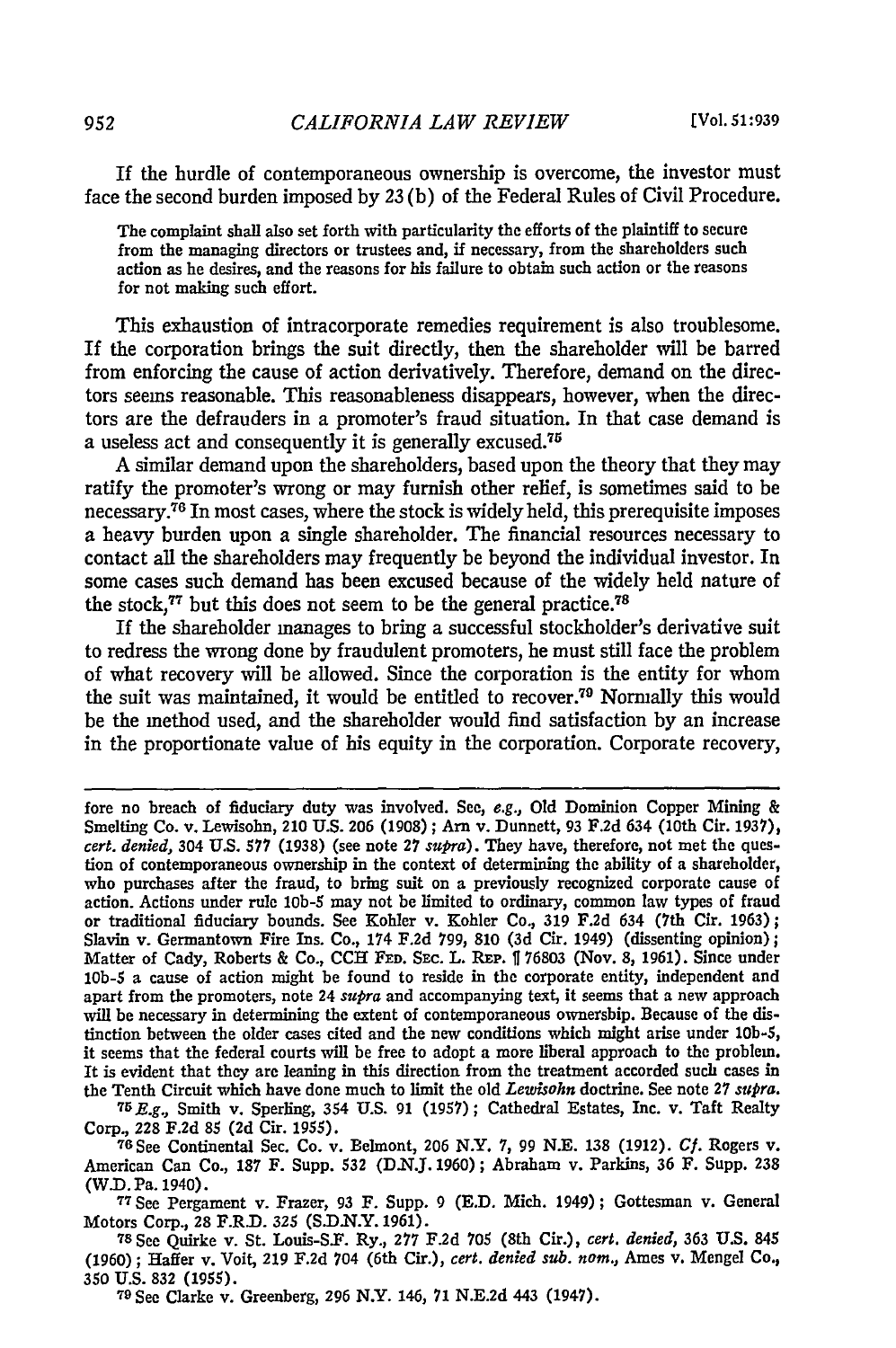#### *COMMENTS*

however, might be unsatisfactory in the promoter's fraud situation. If the device of a derivative suit were necessary in the first instance, it might indicate that the promoters still controlled the corporation, and recovery would place the money back into the control of those from whom it was recovered.<sup>80</sup> Further, other shareholders who either were accomplices to the original fraud or who later acquiesced, would share equally with the innocent if corporate recovery were allowed.<sup>81</sup>

To prevent such results the device of prorata recovery by individual shareholders has been allowed when the wrongdoers were still in control and the plaintiff was able to show clear danger that the corporate funds would be dissipated. $82$ Prorata recovery has also been permitted where guilty shareholders would receive a share of the recovery.<sup>83</sup> Similarly, if the corporation is defunct or in the process of dissolution, it has been allowed to prevent a needless processing of the funds through the corporate entity to the shareholders.<sup>84</sup> While specific recovery procedures may be molded to the individual case, the mode of recovery requested by the plaintiff must be planned and executed with care in order to avoid conflict with other stockholders.

#### **CONCLUSION**

If the federal courts recognize a corporate cause of action under rule **10b-5** in the promoter's fraud situation, the problem of defining contemporaneous ownership will arise. If it is viewed narrowly, and the courts refuse to find the requisite interest at the time the fraud was perpetrated, then, since the requirement probably must be applied even to a suit based upon a federal question, the defrauded stockholder will not be allowed to maintain a derivative action. In such a case he would be forced to bring either an individual suit or a spurious class action to seek redress.

On the other hand, if, after recognizing the corporate cause of action, the courts allow a type of *Bigelow* contemporaneous ownership concept to create the requisite interest, then a derivative suit may be maintained. Should this be the case, the individual investor will have three possible modes of recovery: (1) an individual suit; (2) a class action; and (3) a secondary, stockholder's derivative suit.

It has been assumed that the first choice is impractical. The second, that of a class suit, seems ideally suited for the promoter's fraud situation, with but one exception: that of sufficient contact with the class represented. If the court in

**<sup>80</sup> It** is possible that an independent board of directors would refuse to bring suit against the promoters for other business reasons. This would also force the individual stockholder to resort to the derivative device even though the promoters themselves were no longer involved with the corporate management.

**<sup>81</sup>**See generally Grenier, *Prorata Recovery by Shareholders on Corporate Causes of Action as a Means of Achieving Corporate Justice,* **19** WAsu. & **LEE** L. Rv. **165 (1962);** *Developtments in the Law-Multiparty Litigation in the Federal Courts,* **71** HARv. L. Rav. **874,** 946-50 (1958); Note, 69 HEAv. L. Rav. 1314 (1956). **<sup>8</sup> <sup>2</sup>**See, *e.g.,* Backus v. Finkelstein, **23 F.2d** 357 **(D.** Minn. **1927).**

**<sup>83</sup>**See, *e.g.,* Young v. Columbia Oil Co., 110 W.Va. 364, *158* S.E. **678** (1931); *but see* Overfield v. Pennroad Corp., 48 F. Supp. 1008, 1018 **(ED.** Pa. 1943), *rev'd in part on other grounds,* 146 **F.2d** 889 (3d Cir. 1944).

**<sup>84</sup>** See, *e.g.,* May v. Midwest Ref. Co., 121 F.2d 431 (1st Cir.), *cert. denied,* 314 U.S. 668 (1941). *Cf.* Sale v. Ambler, 335 Pa. 165, 6 A.2d **519** (1939).